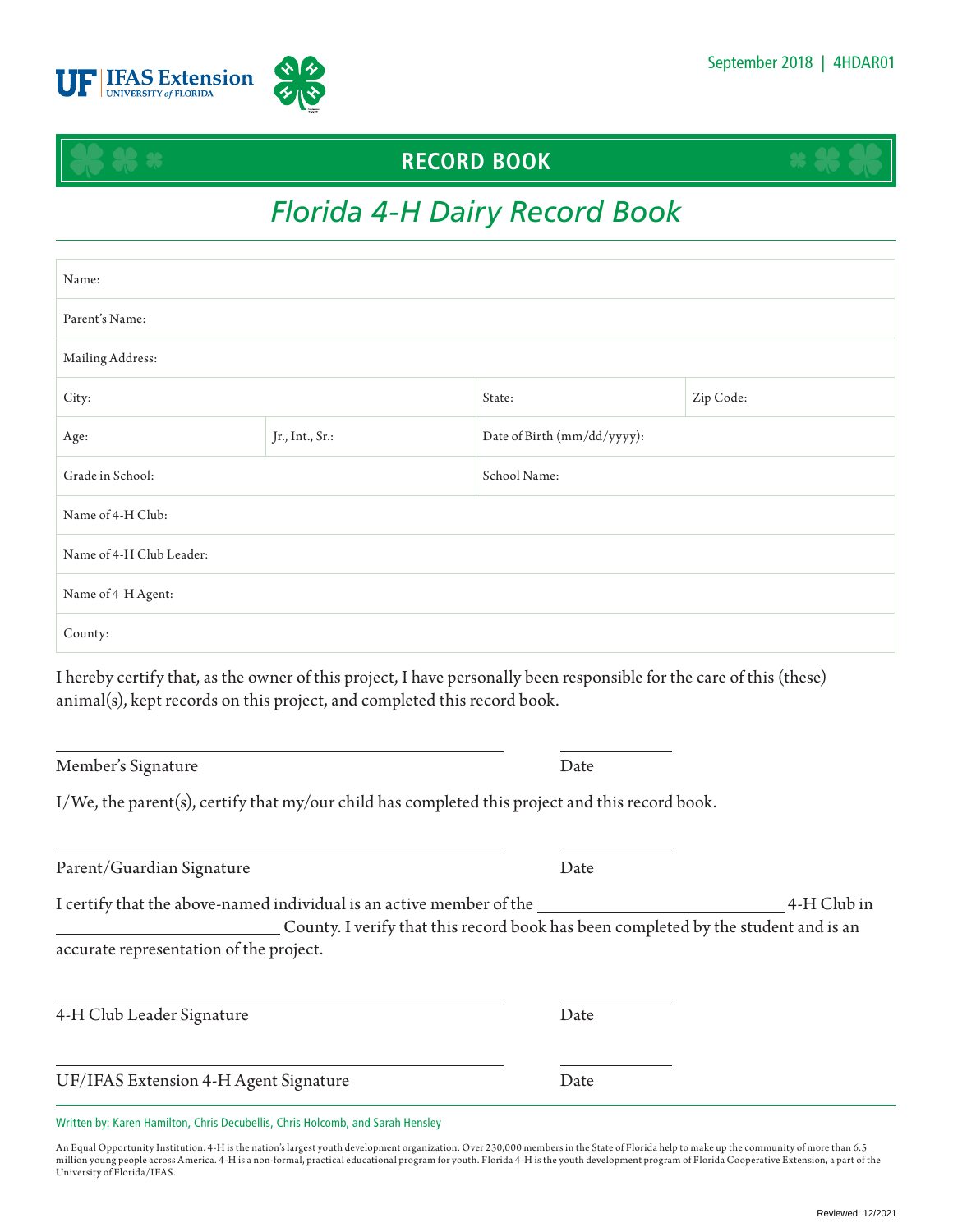# **Table of Contents**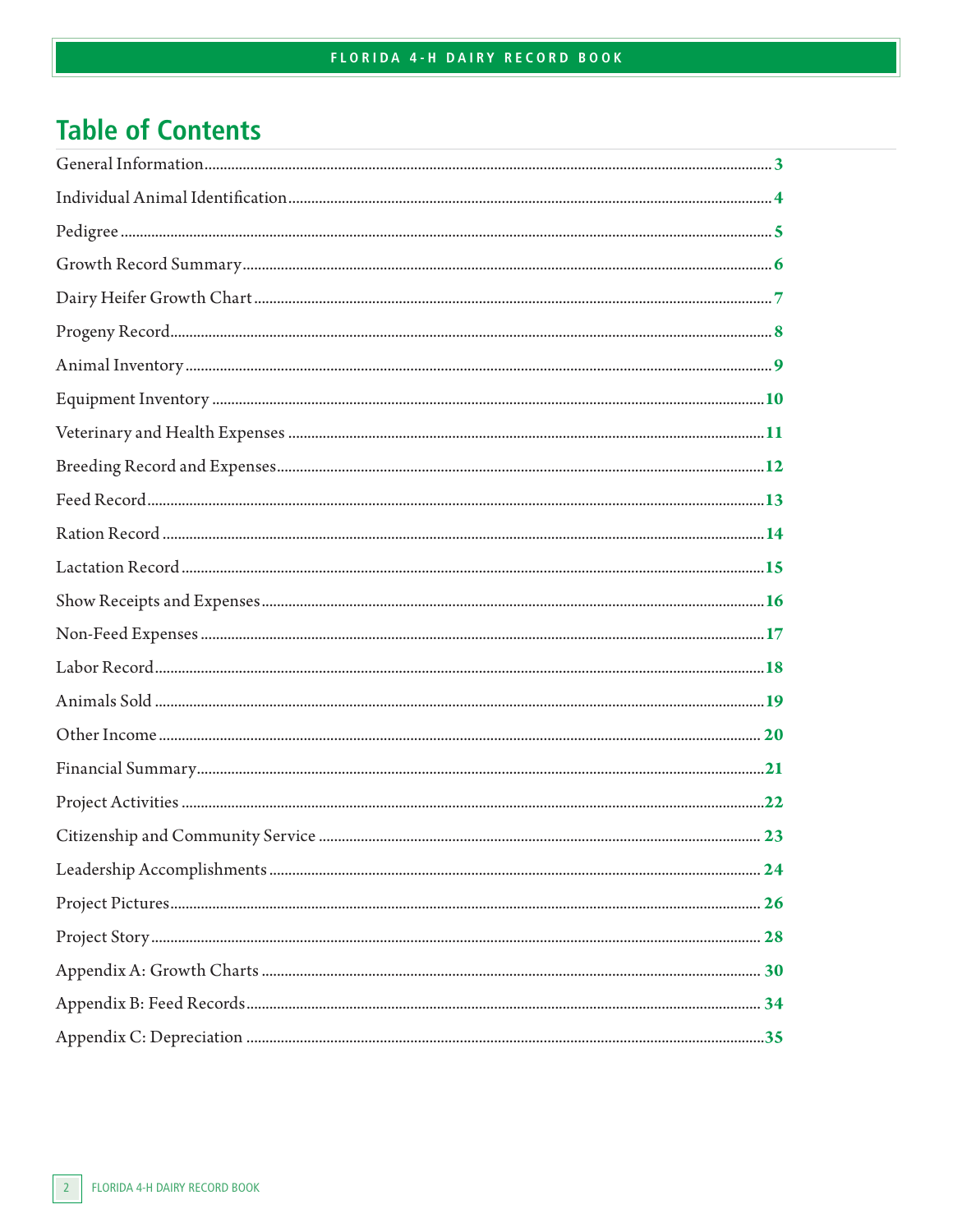### <span id="page-2-0"></span>**General Information**

#### **Your 4-H Dairy Project**

This project record will help you and others see what you have learned about your dairy project animal(s). It will also serve as a way to teach others how to develop an outstanding project.

Primary Objectives of the Dairy Project:

- **•** Become aware of the scope and economic significance of the dairy industry.
- **•** Acquire skills in dairy production through ownership and care of dairy animals.
- **•** Learn marketing, processing, distribution, and use of dairy products.
- **•** Learn and practice principles of cleanliness and sanitation as applied to the production and care of dairy products.
- **•** Learn the nutritive value of dairy products and promote their use.
- **•** Appreciate contributions and applications of scientific research to the dairy industry.
- **•** Develop sportsmanship, cooperation, decision-making, and public speaking skills through participation in demonstrations, tours, judging, and/or exhibits.

To find additional resources to help you with your project, visit [http://www.4-h.org/resource-library/curriculum/.](http://www.4-h.org/resource-library/curriculum/)

*The Dairy Cattle Skills for Life* series is a set of three levels of project guides that are filled with activities and information that can help you increase your knowledge of dairy cattle. These include *Cowabunga!, Mooving Ahead, and Rising to the Top*.

Also visit <https://extension.psu.edu/monitoring-dairy-heifer-growth> for *Monitoring Dairy Heifer Growth*, an excellent publication from Penn State University.

The *Dairy Goat Skills for Life* series is a set of three levels of project guides that are filled with activities and information that can help you increase your knowledge of dairy goats. These include *Getting Your Goat*, *Stepping Out*, and *Showing the Way*.

*\*\*\*Note: Make additional copies of pages as you need them\*\*\**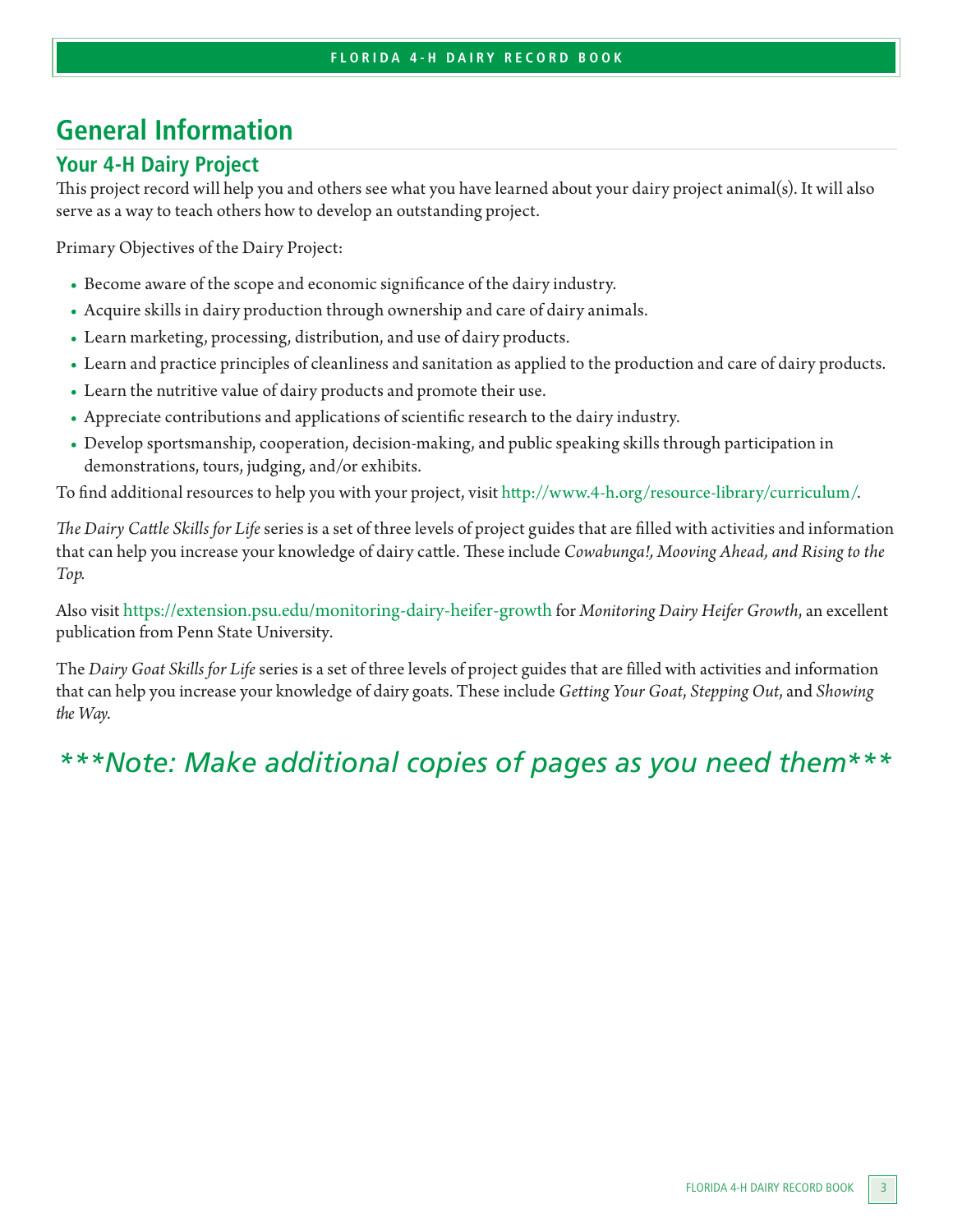# <span id="page-3-0"></span>**Individual Animal Identification**

### **Pictures of Dairy Animal (Insert photos or outline drawings of your dairy animal.)**

| <b>Right Side Photo</b> | <b>Frontal Photo</b> | <b>Left Side Photo</b> |
|-------------------------|----------------------|------------------------|
|                         |                      |                        |
|                         |                      |                        |
|                         |                      |                        |
|                         |                      |                        |
|                         |                      |                        |
|                         |                      |                        |
|                         |                      |                        |
|                         |                      |                        |
|                         |                      |                        |
|                         |                      |                        |
|                         |                      |                        |

*Make copies of this page as necessary.*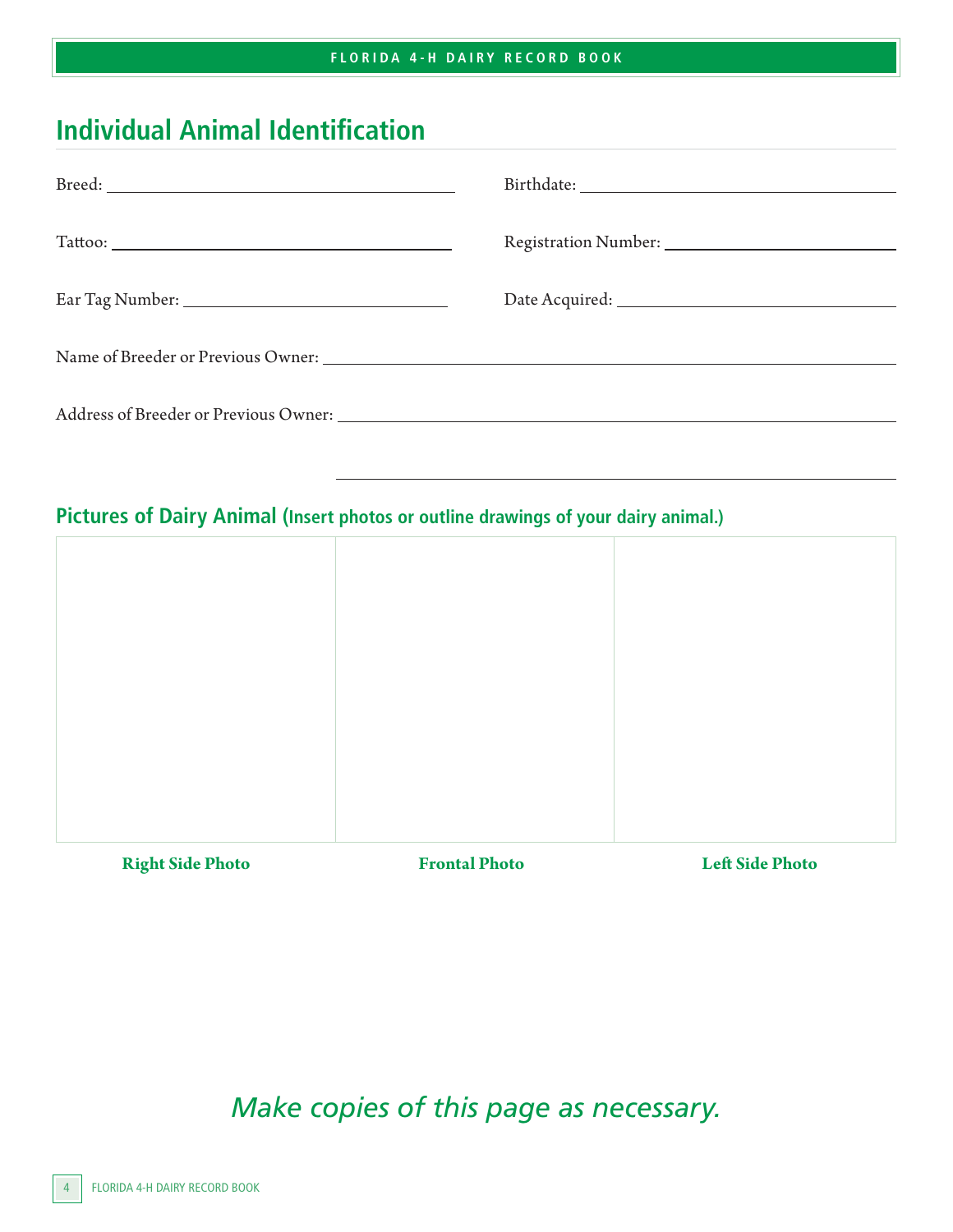# <span id="page-4-0"></span>**Pedigree**

Enter the name and registration number. Make copies of this page as necessary.

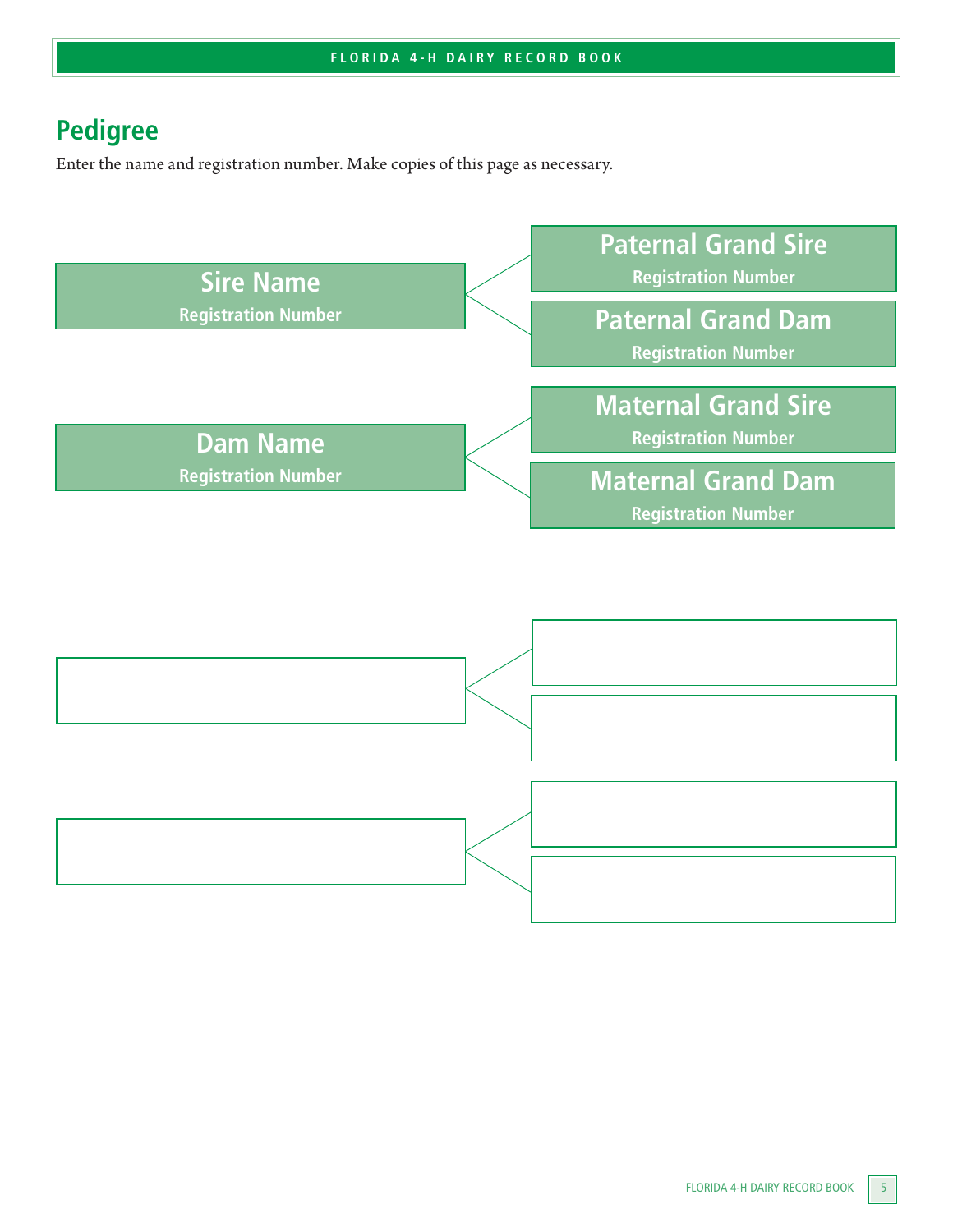# <span id="page-5-0"></span>**Growth Record Summary**

Fill this out monthly to keep track of your animal's growth; use growth charts (Appendix A) for the appropriate breed to compare your animal's breed recommendations.

| Age<br>(months)             | <b>Weight (pounds)</b> | <b>Height at Withers (inches)</b> | <b>Heart Girth (inches)</b> |
|-----------------------------|------------------------|-----------------------------------|-----------------------------|
| $\,1$                       |                        |                                   |                             |
| $\sqrt{2}$                  |                        |                                   |                             |
| $\ensuremath{\mathfrak{Z}}$ |                        |                                   |                             |
| $\overline{4}$              |                        |                                   |                             |
| $\sqrt{5}$                  |                        |                                   |                             |
| $\epsilon$                  |                        |                                   |                             |
| $\boldsymbol{7}$            |                        |                                   |                             |
| $\,8\,$                     |                        |                                   |                             |
| $\boldsymbol{9}$            |                        |                                   |                             |
| $10\,$                      |                        |                                   |                             |
| $11\,$                      |                        |                                   |                             |
| $12\,$                      |                        |                                   |                             |
| $13\,$                      |                        |                                   |                             |
| $14\,$                      |                        |                                   |                             |
| $15\,$                      |                        |                                   |                             |
| $16\,$                      |                        |                                   |                             |
| $17\,$                      |                        |                                   |                             |
| $18\,$                      |                        |                                   |                             |
| 19                          |                        |                                   |                             |
| $20\,$                      |                        |                                   |                             |
| $21\,$                      |                        |                                   |                             |
| $22\,$                      |                        |                                   |                             |
| $23\,$                      |                        |                                   |                             |
| $24\,$                      |                        |                                   |                             |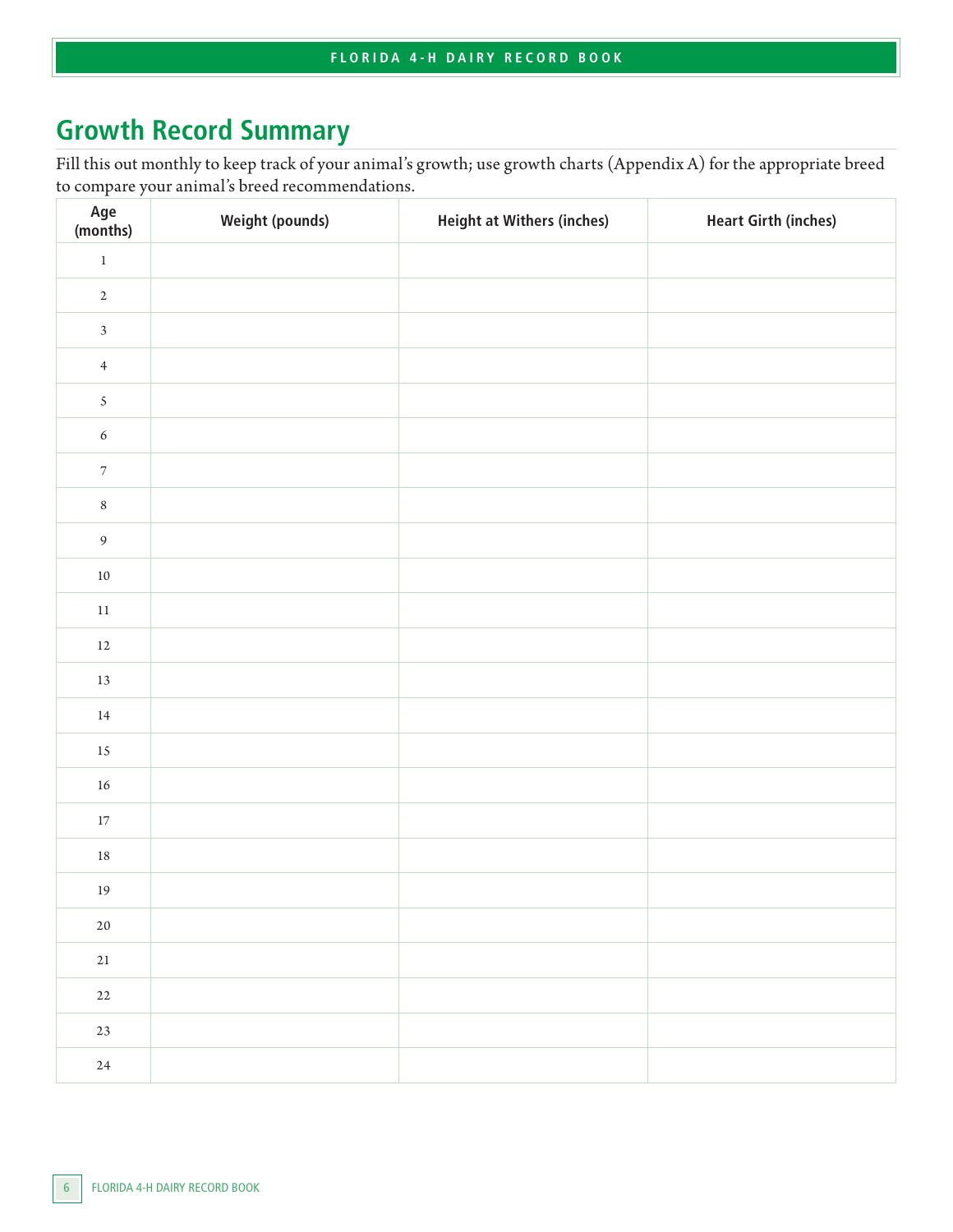| I<br>J<br>I |
|-------------|
| I<br>ľ      |
| Ċ<br>ĺ<br>I |
| b<br>ľ<br>J |

Use this chart to keep track of your heifer's growth and compare to her breed average. Use this chart to keep track of your heifer's growth and compare to her breed average.

Use this information to make a decision on an appropriate time to breed your heifer. Use this information to make a decision on an appropriate time to breed your heifer.

<span id="page-6-0"></span>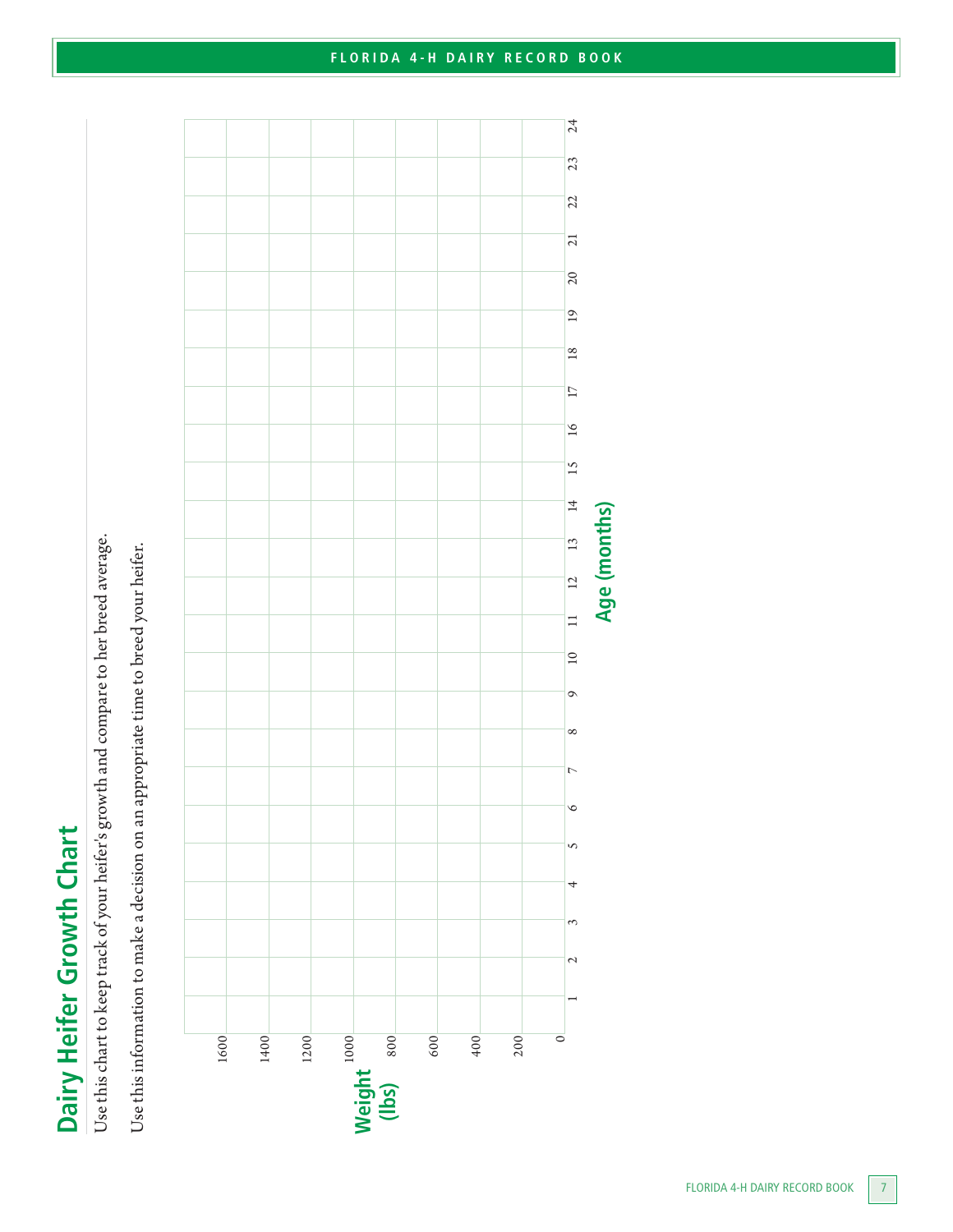# <span id="page-7-0"></span>**Progeny Record**

| Dam Name or<br><b>Number</b> | <b>Sire Name or</b><br>Number | Freshening<br>Date | Progeny<br>Sex | <b>Birth</b><br>Weight | <b>Progeny ID Tag/<br/>Tattoo/EID</b> | <b>Progeny Name or<br/>Number</b> |
|------------------------------|-------------------------------|--------------------|----------------|------------------------|---------------------------------------|-----------------------------------|
|                              |                               |                    |                |                        |                                       |                                   |
|                              |                               |                    |                |                        |                                       |                                   |
|                              |                               |                    |                |                        |                                       |                                   |
|                              |                               |                    |                |                        |                                       |                                   |
|                              |                               |                    |                |                        |                                       |                                   |
|                              |                               |                    |                |                        |                                       |                                   |
|                              |                               |                    |                |                        |                                       |                                   |
|                              |                               |                    |                |                        |                                       |                                   |
|                              |                               |                    |                |                        |                                       |                                   |
|                              |                               |                    |                |                        |                                       |                                   |
|                              |                               |                    |                |                        |                                       |                                   |
|                              |                               |                    |                |                        |                                       |                                   |
|                              |                               |                    |                |                        |                                       |                                   |
|                              |                               |                    |                |                        |                                       |                                   |
|                              |                               |                    |                |                        |                                       |                                   |
|                              |                               |                    |                |                        |                                       |                                   |
|                              |                               |                    |                |                        |                                       |                                   |
|                              |                               |                    |                |                        |                                       |                                   |
|                              |                               |                    |                |                        |                                       |                                   |
|                              |                               |                    |                |                        |                                       |                                   |
|                              |                               |                    |                |                        |                                       |                                   |
|                              |                               |                    |                |                        |                                       |                                   |
|                              |                               |                    |                |                        |                                       |                                   |
|                              |                               |                    |                |                        |                                       |                                   |
|                              |                               |                    |                |                        |                                       |                                   |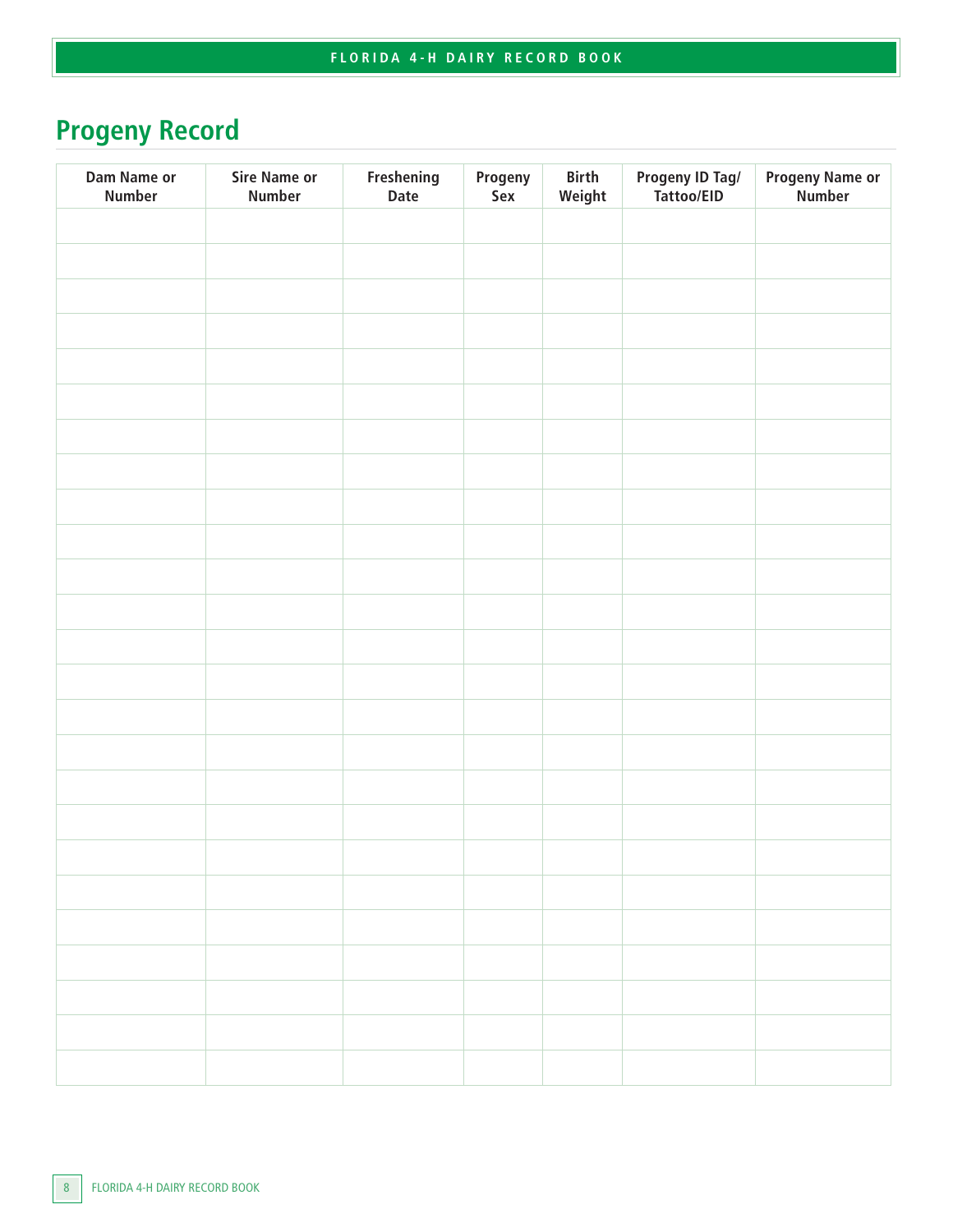### <span id="page-8-0"></span>**Animal Inventory**

| <b>Animal Name or Number</b><br>Sex |  | <b>Birthdate</b> | <b>Breed</b> | <b>Beginning</b><br><b>Ending<br/>Value</b><br>Value |    | <b>Comments</b> | Change in<br>Value  |
|-------------------------------------|--|------------------|--------------|------------------------------------------------------|----|-----------------|---------------------|
|                                     |  |                  |              |                                                      |    |                 | $\pmb{\mathcal{S}}$ |
|                                     |  |                  |              |                                                      |    |                 | $\boldsymbol{\$}$   |
|                                     |  |                  |              |                                                      |    |                 | $\pmb{\mathcal{S}}$ |
|                                     |  |                  |              |                                                      |    |                 | $\pmb{\mathcal{S}}$ |
|                                     |  |                  |              |                                                      |    |                 | $\pmb{\mathcal{S}}$ |
|                                     |  |                  |              |                                                      |    |                 | $\pmb{\mathcal{S}}$ |
|                                     |  |                  |              |                                                      |    |                 | $\pmb{\mathcal{S}}$ |
|                                     |  |                  |              |                                                      |    |                 | $\mathbb S$         |
|                                     |  |                  |              |                                                      |    |                 | $\pmb{\mathcal{S}}$ |
|                                     |  |                  |              |                                                      |    |                 | $\pmb{\mathcal{S}}$ |
|                                     |  |                  |              |                                                      |    |                 | $\pmb{\mathcal{S}}$ |
|                                     |  |                  |              |                                                      |    |                 | $\pmb{\mathcal{S}}$ |
|                                     |  |                  |              |                                                      |    |                 | $\pmb{\mathcal{S}}$ |
|                                     |  |                  |              |                                                      |    |                 | $\pmb{\mathcal{S}}$ |
|                                     |  |                  |              |                                                      |    |                 | $\pmb{\mathcal{S}}$ |
|                                     |  |                  |              |                                                      |    |                 | $\pmb{\mathcal{S}}$ |
|                                     |  |                  |              |                                                      |    |                 | $\pmb{\mathcal{S}}$ |
|                                     |  |                  |              |                                                      |    |                 | $\pmb{\mathcal{S}}$ |
| Totals                              |  |                  |              | $\pmb{\mathbb{S}}$                                   | \$ |                 | $\pmb{\mathcal{S}}$ |

- **•** To calculate the Change in Value, subtract the Beginning Value from the Ending Value.
- **•** To calculate the Total Beginning Value, add all the numbers in the Beginning Value column.
- **•** To calculate the Total Ending Value, add all the numbers in the Ending Value column.
- **•** To calculate the Total Change in Value, add all the numbers in the Change in Value column.
- **•** Animals that are purchased during the project will be recorded as a non-feed expense.
- **•** The beginning inventory value will be blank on this page.
- **•** Enter the ending value for all animals in the project at the end of the year.
- **•** Note born, purchased, sold, or deceased animals in the Comments column.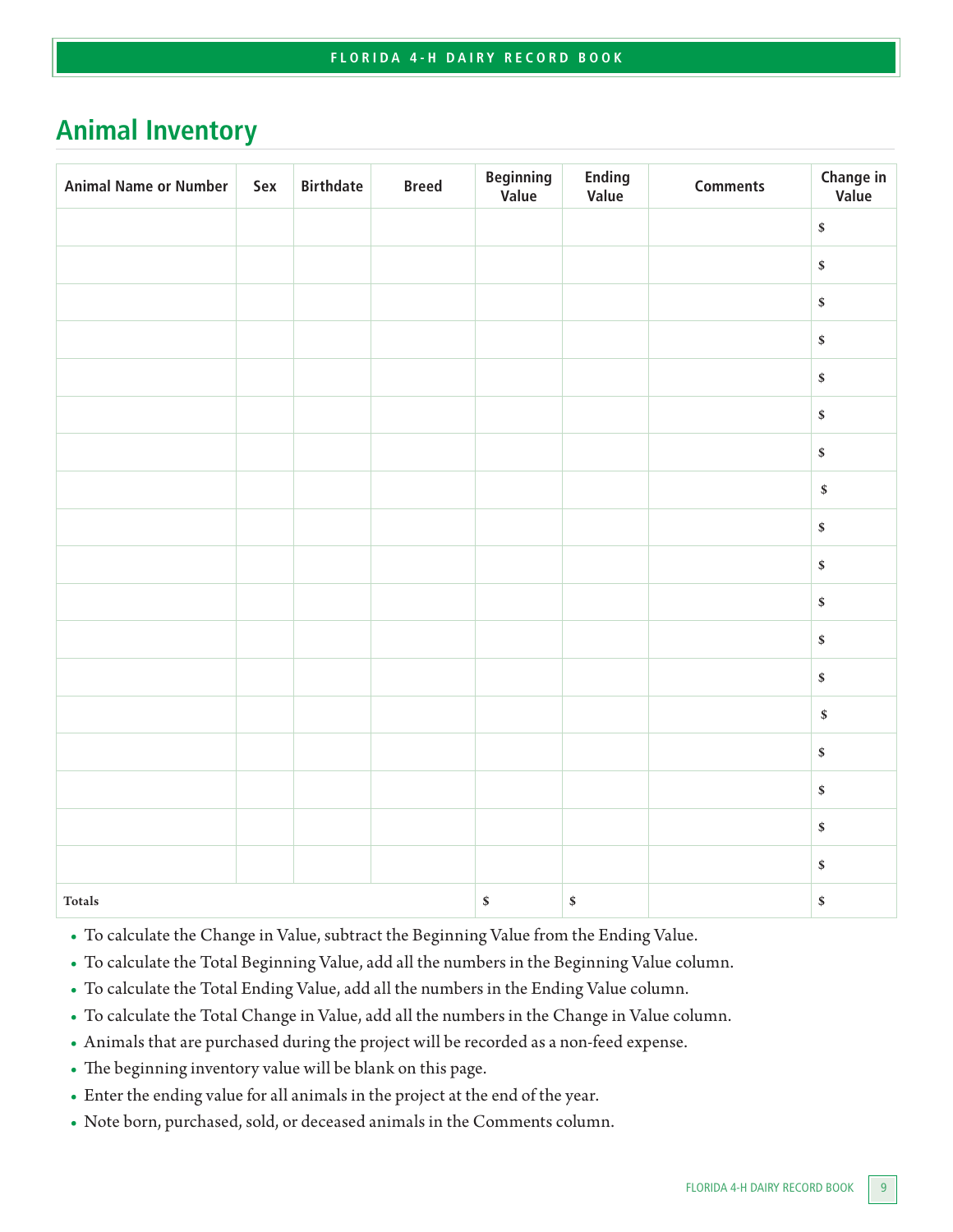# <span id="page-9-0"></span>**Equipment Inventory**

| <b>Equipment Description</b>    | Date<br>Acquired | Quantity | Purchase<br><b>Cost or Value</b> | <b>Beginning<br/>Value</b> | Depreciation | <b>Ending Value</b> |  |  |
|---------------------------------|------------------|----------|----------------------------------|----------------------------|--------------|---------------------|--|--|
|                                 |                  |          |                                  |                            |              |                     |  |  |
|                                 |                  |          |                                  |                            |              |                     |  |  |
|                                 |                  |          |                                  |                            |              |                     |  |  |
|                                 |                  |          |                                  |                            |              |                     |  |  |
|                                 |                  |          |                                  |                            |              |                     |  |  |
|                                 |                  |          |                                  |                            |              |                     |  |  |
|                                 |                  |          |                                  |                            |              |                     |  |  |
|                                 |                  |          |                                  |                            |              |                     |  |  |
|                                 |                  |          |                                  |                            |              |                     |  |  |
|                                 |                  |          |                                  |                            |              |                     |  |  |
|                                 |                  |          |                                  |                            |              |                     |  |  |
|                                 |                  |          |                                  |                            |              |                     |  |  |
|                                 |                  |          |                                  |                            |              |                     |  |  |
|                                 |                  |          |                                  |                            |              |                     |  |  |
|                                 |                  |          |                                  |                            |              |                     |  |  |
|                                 |                  |          |                                  |                            |              |                     |  |  |
|                                 |                  |          |                                  |                            |              |                     |  |  |
|                                 |                  |          |                                  |                            |              |                     |  |  |
|                                 |                  |          |                                  |                            |              |                     |  |  |
|                                 |                  |          |                                  |                            |              |                     |  |  |
|                                 |                  |          |                                  |                            |              |                     |  |  |
|                                 |                  |          |                                  |                            |              |                     |  |  |
|                                 |                  |          |                                  |                            |              |                     |  |  |
| $\operatorname{\mathsf{Total}}$ |                  |          |                                  | $\pmb{\mathbb{S}}$         |              | $\pmb{\mathbb{S}}$  |  |  |

**•** To calculate the total, add all the values that correspond to that column.

**•** Refer to Appendix C for information on Depreciation.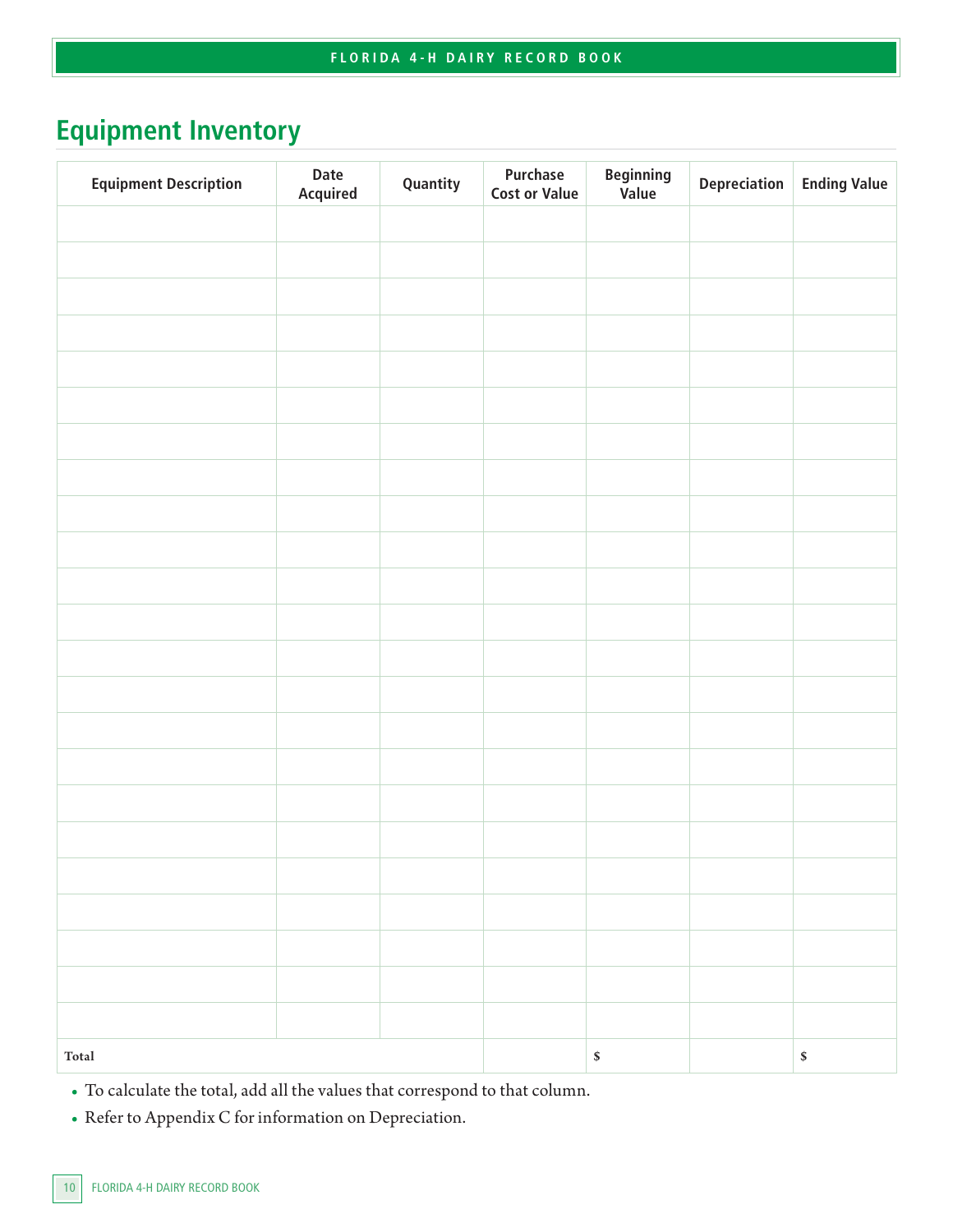# <span id="page-10-0"></span>**Veterinary and Health Expenses**

| Date | <b>Animal Name or Number</b> | Expense (medicine, testing, vet, etc.)          | Cost               |
|------|------------------------------|-------------------------------------------------|--------------------|
|      |                              |                                                 |                    |
|      |                              |                                                 |                    |
|      |                              |                                                 |                    |
|      |                              |                                                 |                    |
|      |                              |                                                 |                    |
|      |                              |                                                 |                    |
|      |                              |                                                 |                    |
|      |                              |                                                 |                    |
|      |                              |                                                 |                    |
|      |                              |                                                 |                    |
|      |                              |                                                 |                    |
|      |                              |                                                 |                    |
|      |                              |                                                 |                    |
|      |                              |                                                 |                    |
|      |                              |                                                 |                    |
|      |                              |                                                 |                    |
|      |                              |                                                 |                    |
|      |                              |                                                 |                    |
|      |                              |                                                 |                    |
|      |                              |                                                 |                    |
|      |                              |                                                 |                    |
|      |                              |                                                 |                    |
|      |                              |                                                 |                    |
|      |                              | $\operatorname{\mathsf{Total}}$ Health Expenses | $\pmb{\mathbb{S}}$ |

To calculate the total, add all the values that correspond to the Costs column.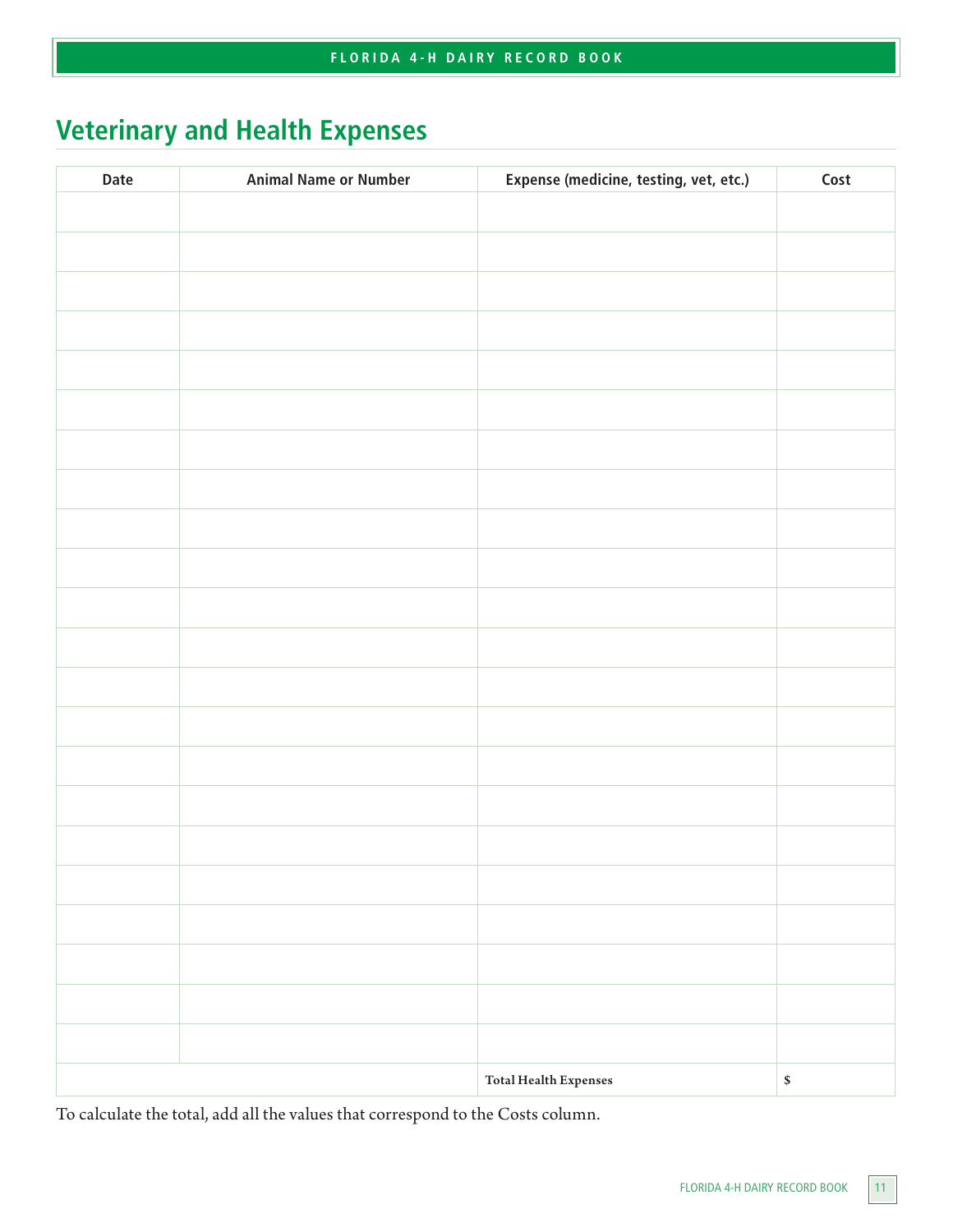| i                     |  |
|-----------------------|--|
| j<br>Ì<br>ï           |  |
| ć<br>I<br>Ì<br>ו<br>F |  |
| ١<br>ľ                |  |

<span id="page-11-0"></span>

|              | Cost                                   |  |  |  |  |  |  |  |  | $\Theta$                    |
|--------------|----------------------------------------|--|--|--|--|--|--|--|--|-----------------------------|
| Female Bred  | Description<br>of Breeding<br>Supplies |  |  |  |  |  |  |  |  |                             |
|              | Due Date                               |  |  |  |  |  |  |  |  |                             |
|              | <b>Date Bred</b>                       |  |  |  |  |  |  |  |  | <b>Total Breeding Cost:</b> |
|              | Reg. No.                               |  |  |  |  |  |  |  |  |                             |
|              | Name                                   |  |  |  |  |  |  |  |  |                             |
|              | <b>Breed</b>                           |  |  |  |  |  |  |  |  |                             |
| Service Sire | Reg. No.                               |  |  |  |  |  |  |  |  |                             |
|              | Name                                   |  |  |  |  |  |  |  |  |                             |
|              | <b>Breed</b>                           |  |  |  |  |  |  |  |  |                             |

#### **FLORIDA 4-H DAIRY RECORD BOOK**

ш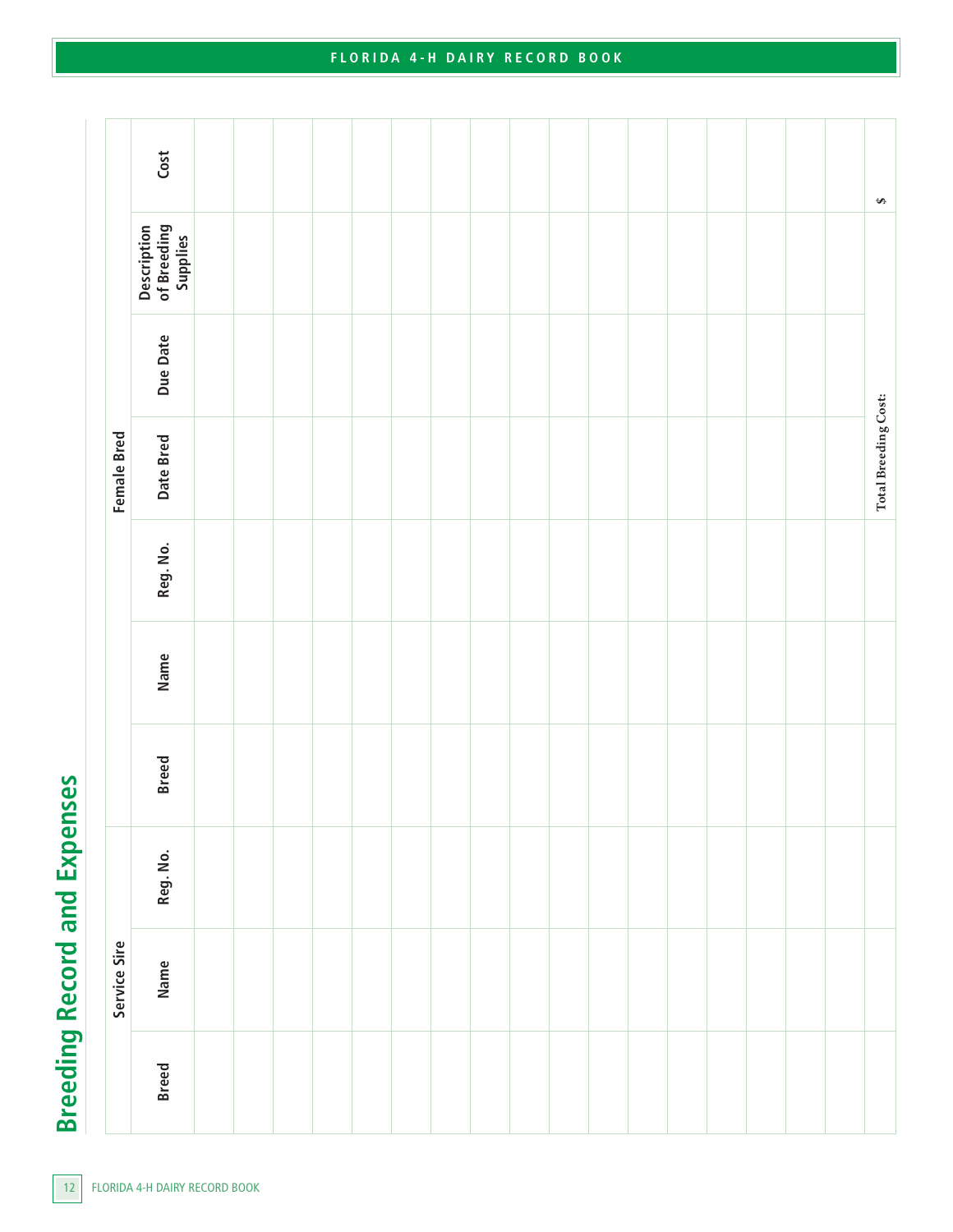# <span id="page-12-0"></span>**Feed Record**

| Month  | <b>Milk or Replacer</b> |                     | <b>Concentrate Mix</b> |                     |               | Hay                       |        | <b>Other Feeds</b>  | <b>Date Feed</b> |
|--------|-------------------------|---------------------|------------------------|---------------------|---------------|---------------------------|--------|---------------------|------------------|
|        | <b>Pounds</b>           | Value (\$)          | <b>Pounds</b>          | Value (\$)          | <b>Pounds</b> | Value (\$)                | Pounds | Value (\$)          | Weighed          |
|        |                         |                     |                        |                     |               |                           |        |                     |                  |
|        |                         |                     |                        |                     |               |                           |        |                     |                  |
|        |                         |                     |                        |                     |               |                           |        |                     |                  |
|        |                         |                     |                        |                     |               |                           |        |                     |                  |
|        |                         |                     |                        |                     |               |                           |        |                     |                  |
|        |                         |                     |                        |                     |               |                           |        |                     |                  |
|        |                         |                     |                        |                     |               |                           |        |                     |                  |
|        |                         |                     |                        |                     |               |                           |        |                     |                  |
|        |                         |                     |                        |                     |               |                           |        |                     |                  |
|        |                         |                     |                        |                     |               |                           |        |                     |                  |
|        |                         |                     |                        |                     |               |                           |        |                     |                  |
|        |                         |                     |                        |                     |               |                           |        |                     |                  |
|        |                         |                     |                        |                     |               |                           |        |                     |                  |
| Totals |                         | $\pmb{\mathcal{S}}$ |                        | $\pmb{\mathcal{S}}$ |               | $\pmb{\mathcal{S}}$       |        | $\pmb{\mathcal{S}}$ |                  |
|        |                         |                     |                        |                     |               | Year's Total Feed Expense |        |                     | \$               |

To calculate the total, add all the values that correspond to that column.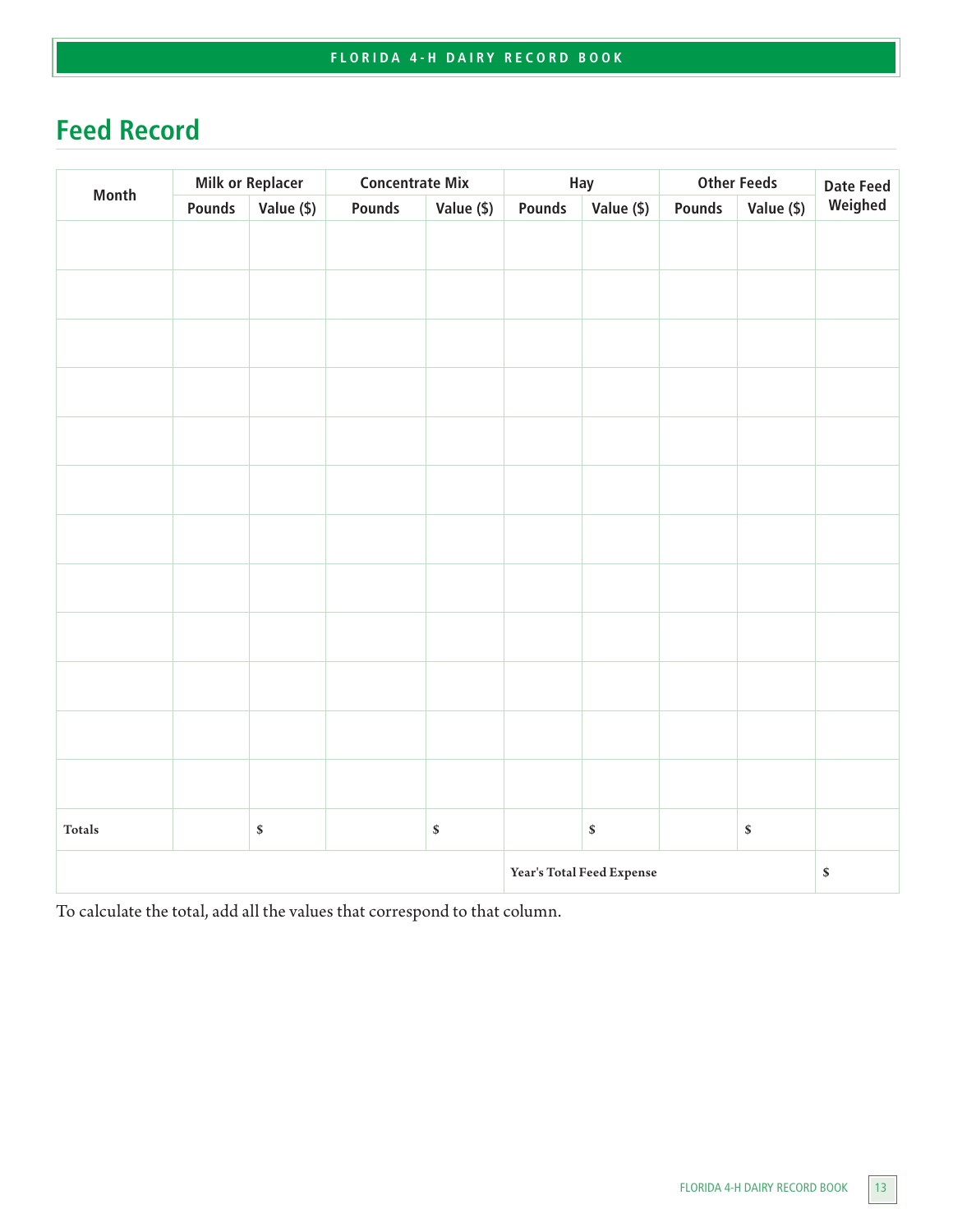## <span id="page-13-0"></span>**Ration Record**

Refer to your feed label for the information to complete this page.

### **Milk or Milk Replacer**

| Medicated: Yes No                                                                                    |  |
|------------------------------------------------------------------------------------------------------|--|
|                                                                                                      |  |
| <b>Feed (Concentrate Mix)</b>                                                                        |  |
|                                                                                                      |  |
|                                                                                                      |  |
| Medicated: Yes No                                                                                    |  |
| Cost per Pound: \$                                                                                   |  |
| Juniors: Complete one Feed Records page for all animals by month.                                    |  |
| For cows kept at a dairy, write the exchange value of milk for feed.                                 |  |
| Intermediates: Complete one Feed Records page per animal group (Calves, Heifers, Cows).              |  |
| For cows kept at a dairy, write the exchange value of milk for feed.                                 |  |
| Seniors: Complete one Feed Records page per animal group (Calves, Heifers, Cows).                    |  |
| For cows kept at a dairy, determine average feed values.                                             |  |
| Weigh feed one day each month. Calculate pounds consumed and total value of feed consumed per month. |  |
| Refer to Appendix B to complete Feed Records.                                                        |  |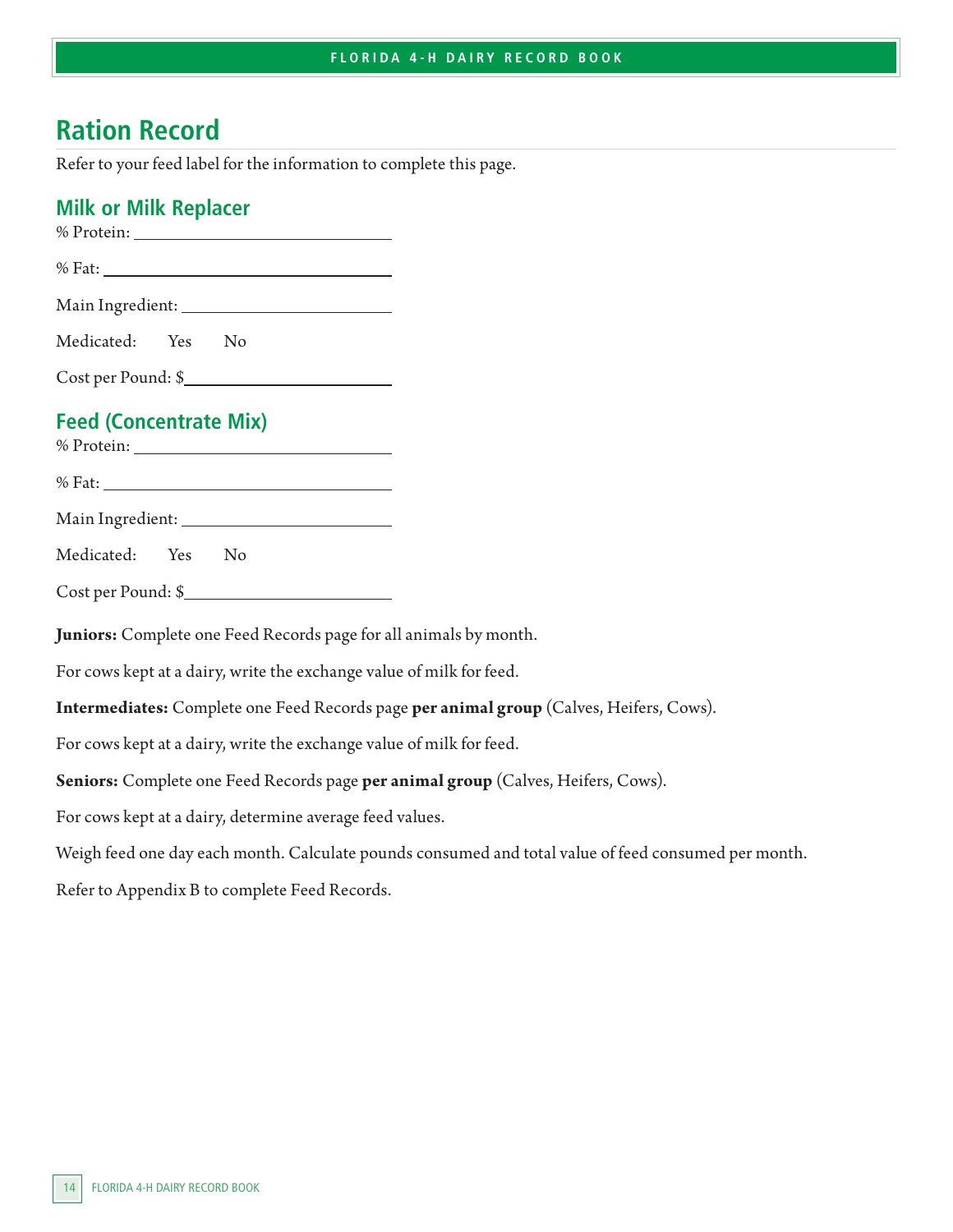#### **FLORIDA 4-H DAIRY RECORD BOOK**

### <span id="page-14-0"></span>**Lactation Record**

Animal Name or Number:

Registration or Ear Tag Number: Breed:

Date of Birth: Freshening Date:

| Month | Avg. Daily Milk<br>Produced (lbs.) | $%$ Fat* | Lbs. Fat* | % Protein*        | Lbs. Protein* | <b>Value of Milk</b> |
|-------|------------------------------------|----------|-----------|-------------------|---------------|----------------------|
|       |                                    |          |           |                   |               |                      |
|       |                                    |          |           |                   |               |                      |
|       |                                    |          |           |                   |               |                      |
|       |                                    |          |           |                   |               |                      |
|       |                                    |          |           |                   |               |                      |
|       |                                    |          |           |                   |               |                      |
|       |                                    |          |           |                   |               |                      |
|       |                                    |          |           |                   |               |                      |
|       |                                    |          |           |                   |               |                      |
|       |                                    |          |           |                   |               |                      |
|       |                                    |          |           |                   |               |                      |
|       |                                    |          |           |                   |               |                      |
|       |                                    |          |           |                   |               |                      |
|       |                                    |          |           | Total Milk Value: |               | $\pmb{\mathbb{S}}$   |

What was Florida's average milk price for the most recent year (look up on the internet)? \$

1.To calculate the total, add all the values that correspond to the Value of Milk column.

2.Make copies of this page as needed.

\*Not required. Only fill in if information is available from the dairy.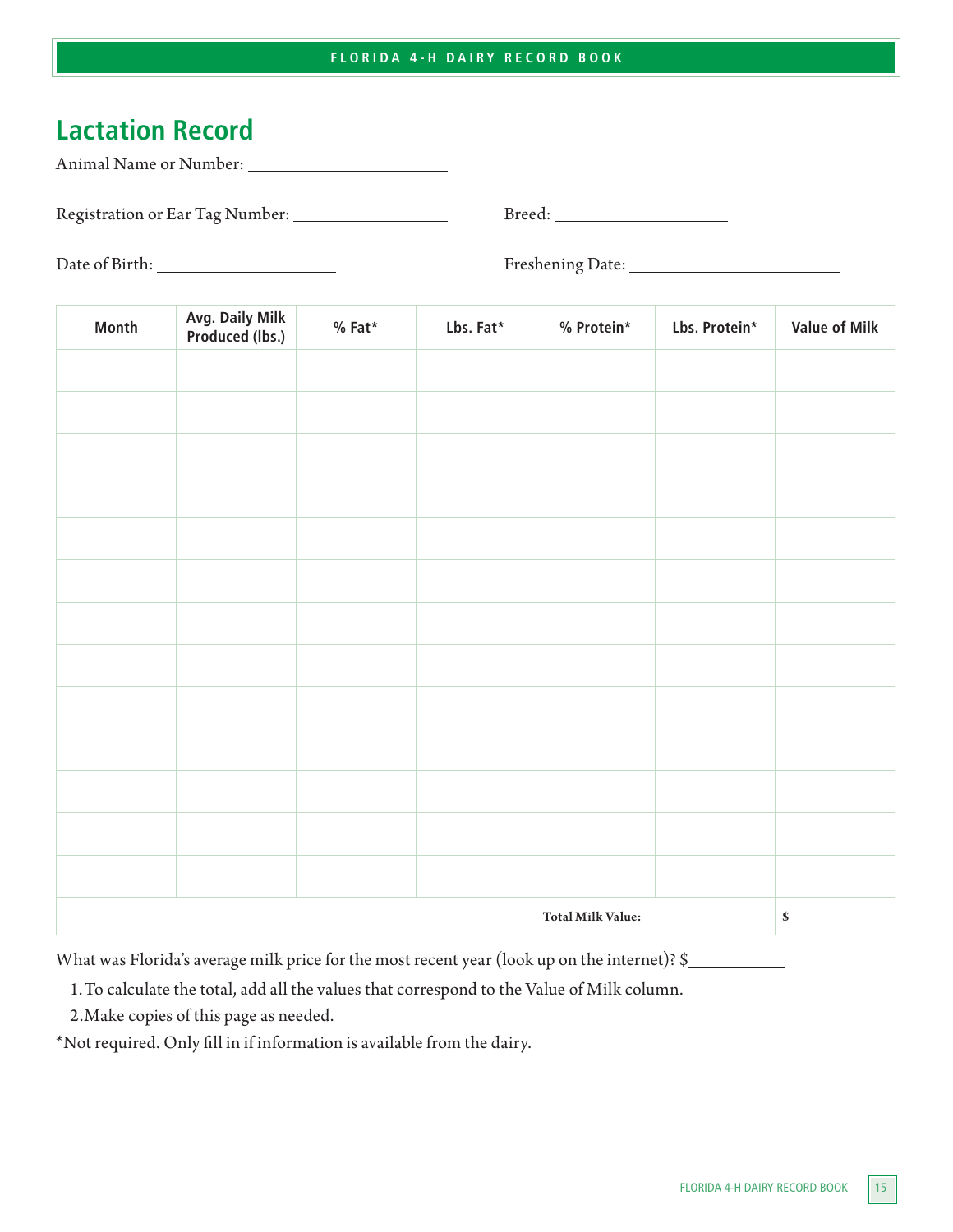# <span id="page-15-0"></span>**Show Receipts and Expenses**

| <b>Date</b> | <b>Name of Event</b>                            | <b>Show Receipts</b><br>(Premiums) | <b>Show Expenses</b><br>(travel, food, lodging, entry<br>fees, etc.) | <b>Comments</b><br>(include notable events,<br>e.g., 2nd place fitting and<br>grooming contest) |  |  |  |
|-------------|-------------------------------------------------|------------------------------------|----------------------------------------------------------------------|-------------------------------------------------------------------------------------------------|--|--|--|
|             |                                                 |                                    |                                                                      |                                                                                                 |  |  |  |
|             |                                                 |                                    |                                                                      |                                                                                                 |  |  |  |
|             |                                                 |                                    |                                                                      |                                                                                                 |  |  |  |
|             |                                                 |                                    |                                                                      |                                                                                                 |  |  |  |
|             |                                                 |                                    |                                                                      |                                                                                                 |  |  |  |
|             |                                                 |                                    |                                                                      |                                                                                                 |  |  |  |
|             |                                                 |                                    |                                                                      |                                                                                                 |  |  |  |
|             |                                                 |                                    |                                                                      |                                                                                                 |  |  |  |
|             |                                                 |                                    |                                                                      |                                                                                                 |  |  |  |
|             |                                                 |                                    |                                                                      |                                                                                                 |  |  |  |
|             |                                                 |                                    |                                                                      |                                                                                                 |  |  |  |
|             |                                                 |                                    |                                                                      |                                                                                                 |  |  |  |
|             |                                                 |                                    |                                                                      |                                                                                                 |  |  |  |
|             |                                                 |                                    |                                                                      |                                                                                                 |  |  |  |
|             |                                                 |                                    |                                                                      |                                                                                                 |  |  |  |
|             |                                                 |                                    |                                                                      |                                                                                                 |  |  |  |
|             |                                                 |                                    |                                                                      |                                                                                                 |  |  |  |
|             |                                                 |                                    |                                                                      |                                                                                                 |  |  |  |
|             |                                                 |                                    |                                                                      |                                                                                                 |  |  |  |
|             |                                                 |                                    |                                                                      |                                                                                                 |  |  |  |
|             |                                                 |                                    |                                                                      |                                                                                                 |  |  |  |
|             |                                                 |                                    |                                                                      |                                                                                                 |  |  |  |
|             | <b>Total Income</b>                             | $\pmb{\mathcal{S}}$                |                                                                      |                                                                                                 |  |  |  |
|             | $\operatorname{\mathsf{Total}\textsc{Express}}$ |                                    | \$                                                                   |                                                                                                 |  |  |  |

To calculate the total, add all the values that correspond to that column.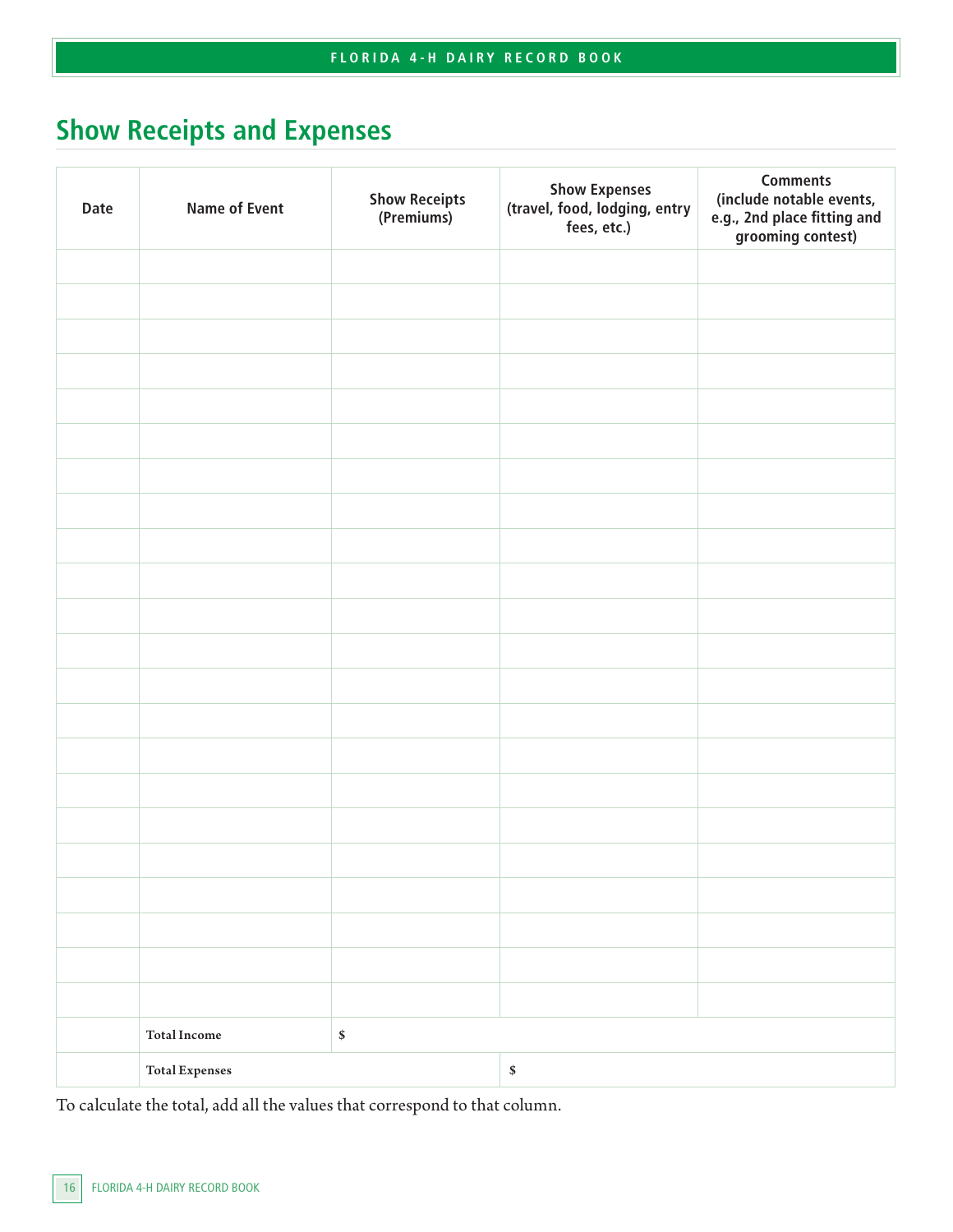### <span id="page-16-0"></span>**Non-Feed Expenses**

| <b>Date Purchased</b> | Description                      | Value              |
|-----------------------|----------------------------------|--------------------|
|                       |                                  |                    |
|                       |                                  |                    |
|                       |                                  |                    |
|                       |                                  |                    |
|                       |                                  |                    |
|                       |                                  |                    |
|                       |                                  |                    |
|                       |                                  |                    |
|                       |                                  |                    |
|                       |                                  |                    |
|                       |                                  |                    |
|                       |                                  |                    |
|                       |                                  |                    |
|                       |                                  |                    |
|                       |                                  |                    |
|                       |                                  |                    |
|                       |                                  |                    |
|                       |                                  |                    |
|                       |                                  |                    |
|                       |                                  |                    |
|                       |                                  |                    |
|                       |                                  |                    |
|                       |                                  |                    |
|                       |                                  |                    |
|                       |                                  |                    |
|                       | Total Value of Non-Feed Expenses | $\pmb{\mathbb{S}}$ |

**•** To calculate the total, add all the values that correspond to the Value column.

**•** Include all expenses NOT already reported in another record. This should include animals purchased during the project year and other expendable items.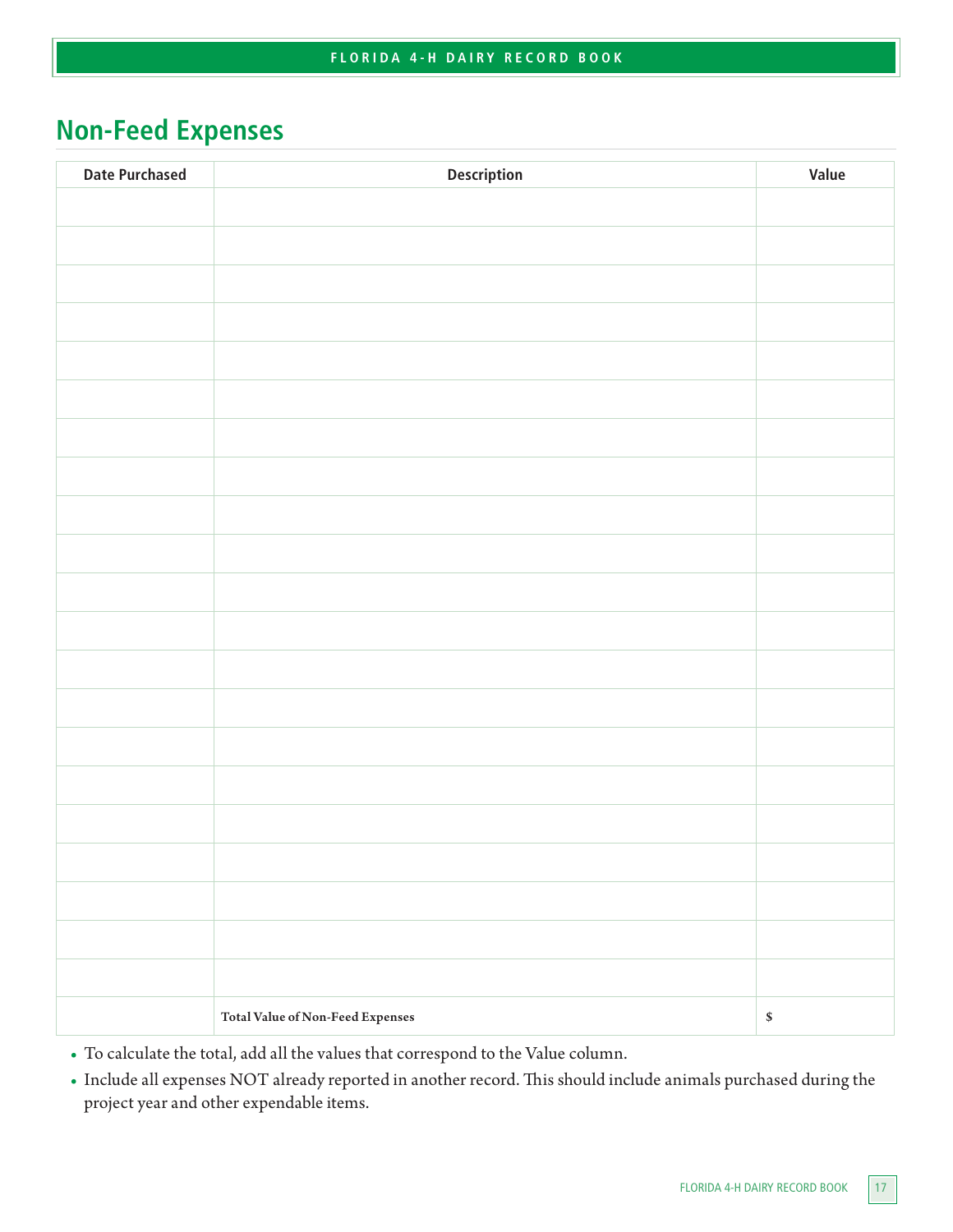## <span id="page-17-0"></span>**Labor Record**

| <b>Month</b> | Fitting &<br>Grooming | Showmanship | Feeding | Health<br><b>Breeding</b> | <b>Milking</b>       | Maintenance | <b>Total</b>       |
|--------------|-----------------------|-------------|---------|---------------------------|----------------------|-------------|--------------------|
|              |                       |             |         |                           |                      |             |                    |
|              |                       |             |         |                           |                      |             |                    |
|              |                       |             |         |                           |                      |             |                    |
|              |                       |             |         |                           |                      |             |                    |
|              |                       |             |         |                           |                      |             |                    |
|              |                       |             |         |                           |                      |             |                    |
|              |                       |             |         |                           |                      |             |                    |
|              |                       |             |         |                           |                      |             |                    |
|              |                       |             |         |                           |                      |             |                    |
|              |                       |             |         |                           |                      |             |                    |
|              |                       |             |         |                           |                      |             |                    |
|              |                       |             |         |                           |                      |             |                    |
|              |                       |             |         |                           |                      |             |                    |
|              |                       |             |         |                           |                      |             |                    |
|              |                       |             |         |                           | Annual Labor Hours   |             |                    |
|              |                       |             |         |                           | Current Minimum Wage |             | $\pmb{\mathbb{S}}$ |
|              |                       |             |         |                           | Value of Labor       |             | $\pmb{\mathbb{S}}$ |

**•** To calculate the total, add all the values of the row that corresponds to that month.

**•** To calculate Annual Labor Hours, add all the values in the Total column.

**•** Include an estimate of the time spent each month on each of the labor activities listed.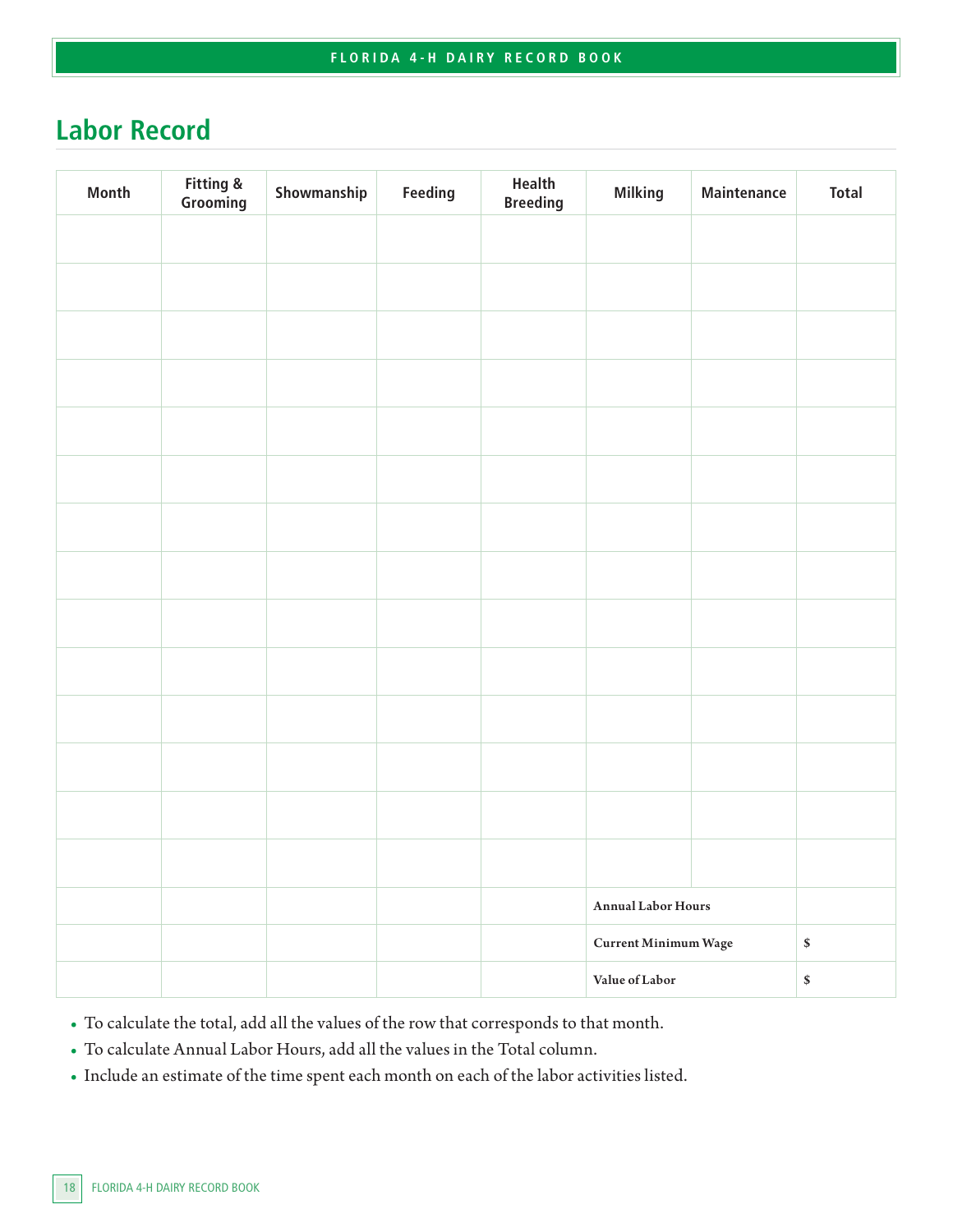# <span id="page-18-0"></span>**Animals Sold**

| Date | Name(s) or Number(s) of Animal(s) Sold | <b>Amount Received</b> |
|------|----------------------------------------|------------------------|
|      |                                        |                        |
|      |                                        |                        |
|      |                                        |                        |
|      |                                        |                        |
|      |                                        |                        |
|      |                                        |                        |
|      |                                        |                        |
|      |                                        |                        |
|      |                                        |                        |
|      |                                        |                        |
|      |                                        |                        |
|      |                                        |                        |
|      |                                        |                        |
|      |                                        |                        |
|      |                                        |                        |
|      |                                        |                        |
|      |                                        |                        |
|      |                                        |                        |
|      |                                        |                        |
|      |                                        |                        |
|      | <b>Total Received</b>                  | $\pmb{\mathcal{S}}$    |
|      |                                        |                        |

**•** To calculate the Total Received, add all the values that correspond to the Amount Received column.

**•** Animals sold should have a value of 0 on your ending inventory.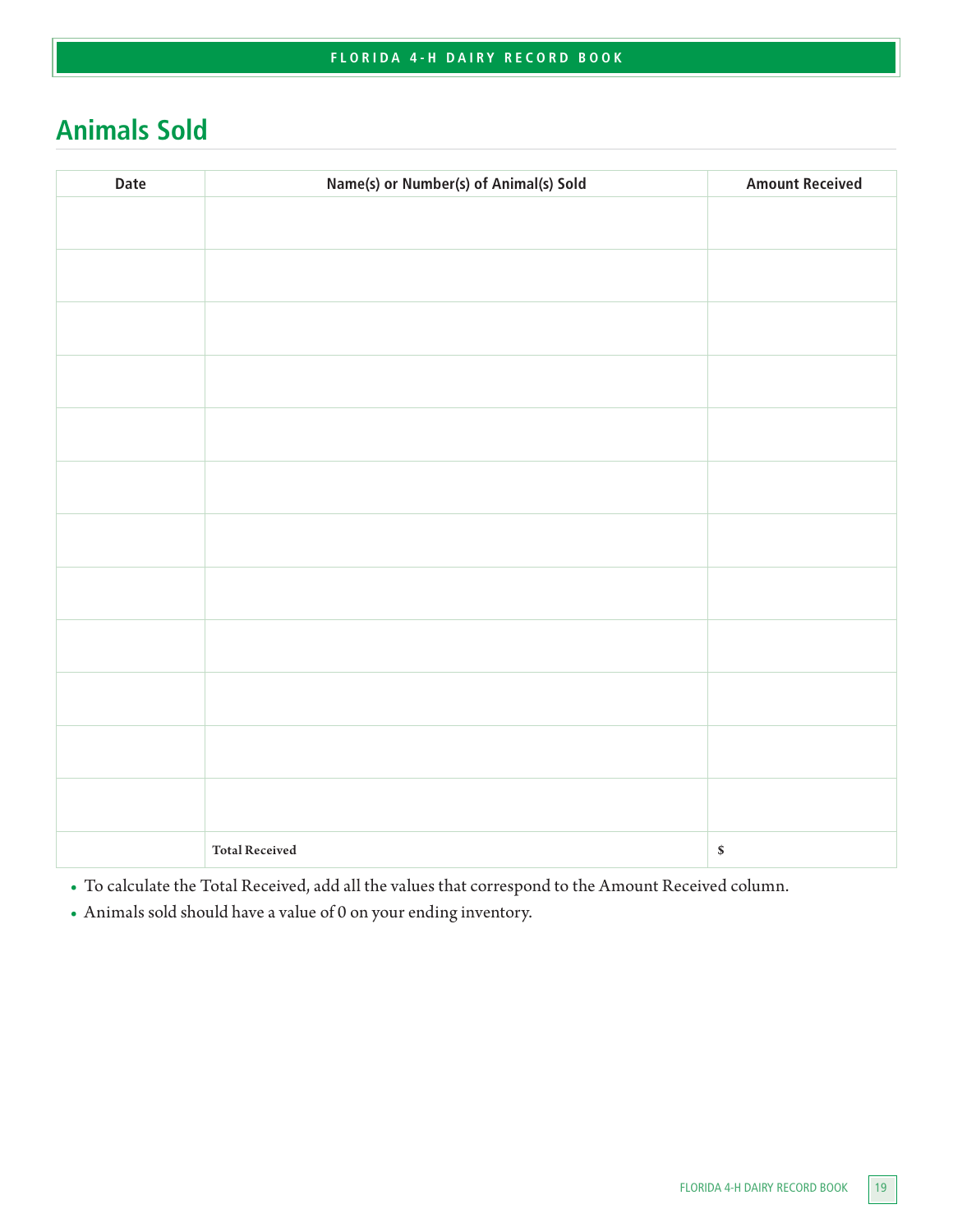## <span id="page-19-0"></span>**Other Income**

| Date | <b>Description</b>    | <b>Amount Received</b> |
|------|-----------------------|------------------------|
|      |                       |                        |
|      |                       |                        |
|      |                       |                        |
|      |                       |                        |
|      |                       |                        |
|      |                       |                        |
|      |                       |                        |
|      |                       |                        |
|      |                       |                        |
|      |                       |                        |
|      |                       |                        |
|      |                       |                        |
|      |                       |                        |
|      | <b>Total Received</b> | $\mathbb S$            |

**•** To calculate the Total Received, add all the values that correspond to the Amount Received column.

**•** Record any money given to you to support your project by sponsors, parents, etc.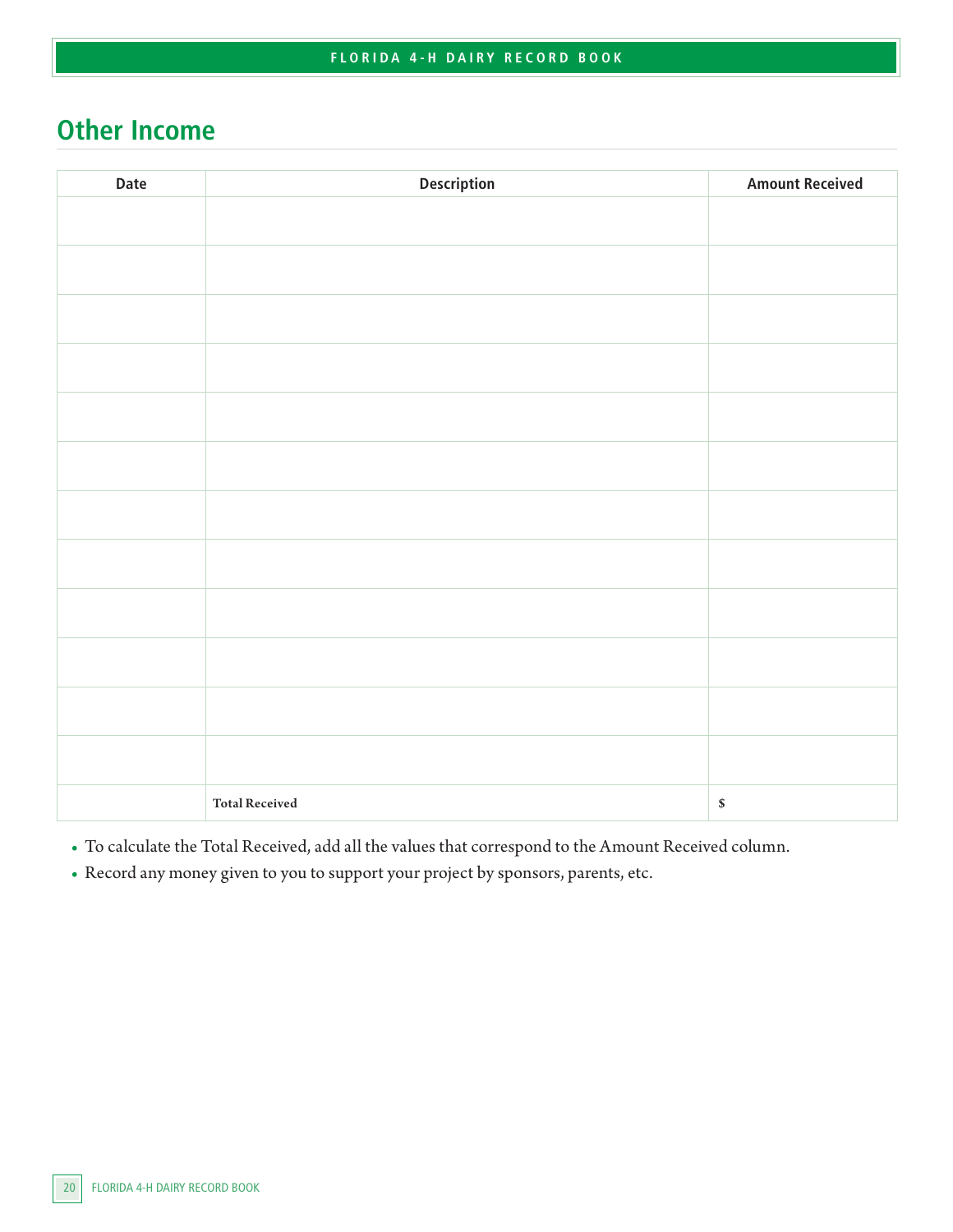# <span id="page-20-0"></span>**Financial Summary**

#### **Expenses**

### **Receipts**

| Profit/Loss: |  |  |  |  |  |
|--------------|--|--|--|--|--|

Total Receipts - Total Expenses =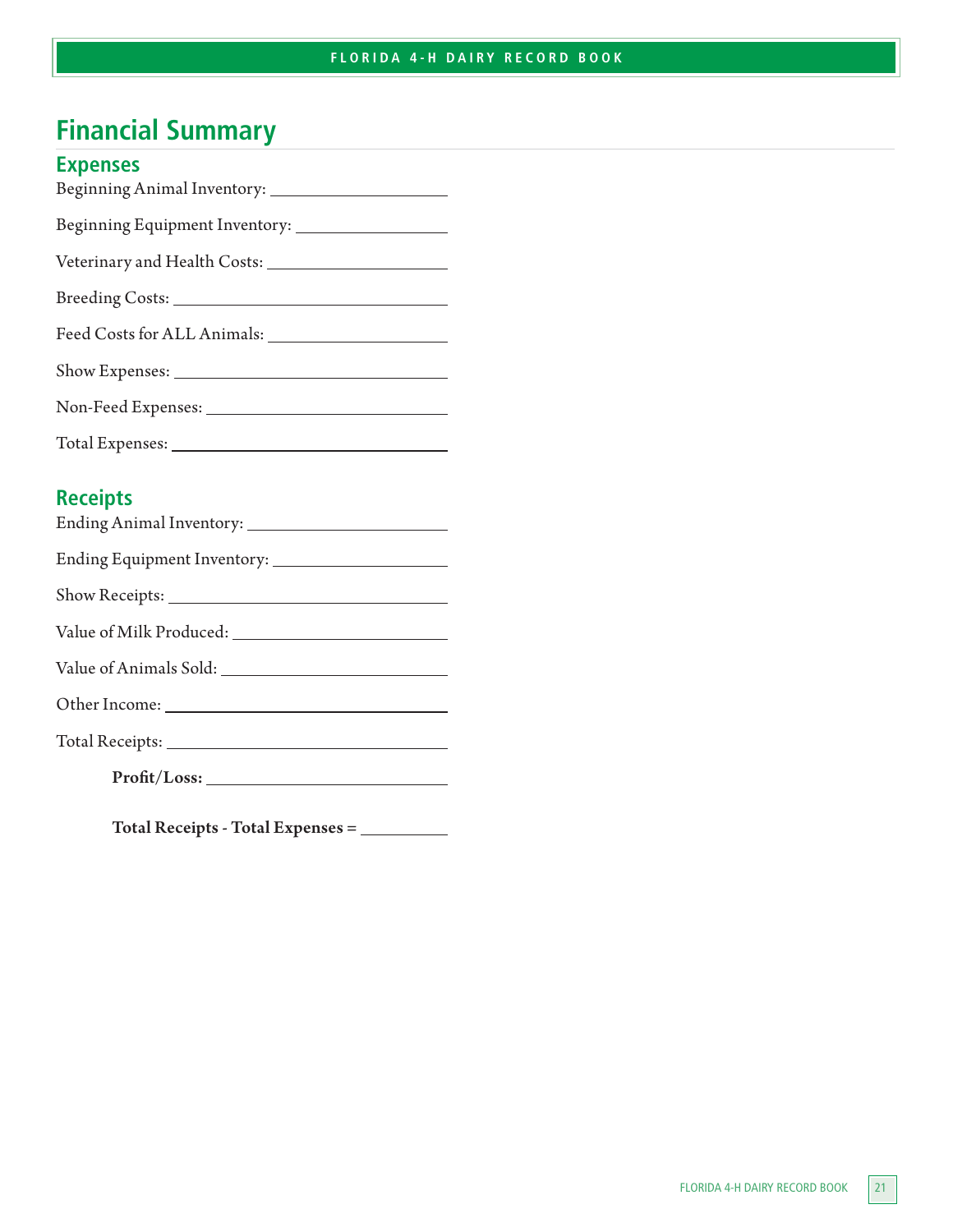# <span id="page-21-0"></span>**Project Activities**

| Date | Activity | Level | <b>Number of Times</b><br>Attended | <b>Comments</b><br>(Ranking, Placing, Accomplishment) |
|------|----------|-------|------------------------------------|-------------------------------------------------------|
|      |          |       |                                    |                                                       |
|      |          |       |                                    |                                                       |
|      |          |       |                                    |                                                       |
|      |          |       |                                    |                                                       |
|      |          |       |                                    |                                                       |
|      |          |       |                                    |                                                       |
|      |          |       |                                    |                                                       |
|      |          |       |                                    |                                                       |
|      |          |       |                                    |                                                       |
|      |          |       |                                    |                                                       |
|      |          |       |                                    |                                                       |
|      |          |       |                                    |                                                       |
|      |          |       |                                    |                                                       |
|      |          |       |                                    |                                                       |
|      |          |       |                                    |                                                       |
|      |          |       |                                    |                                                       |
|      |          |       |                                    |                                                       |

**•** List the demonstrations, talks, exhibits, newspaper articles, tours, workshops, camps, judging events, and field trips that were a part of your dairy project experience.

**•** Level: Club, County, District, State, Regional, or National.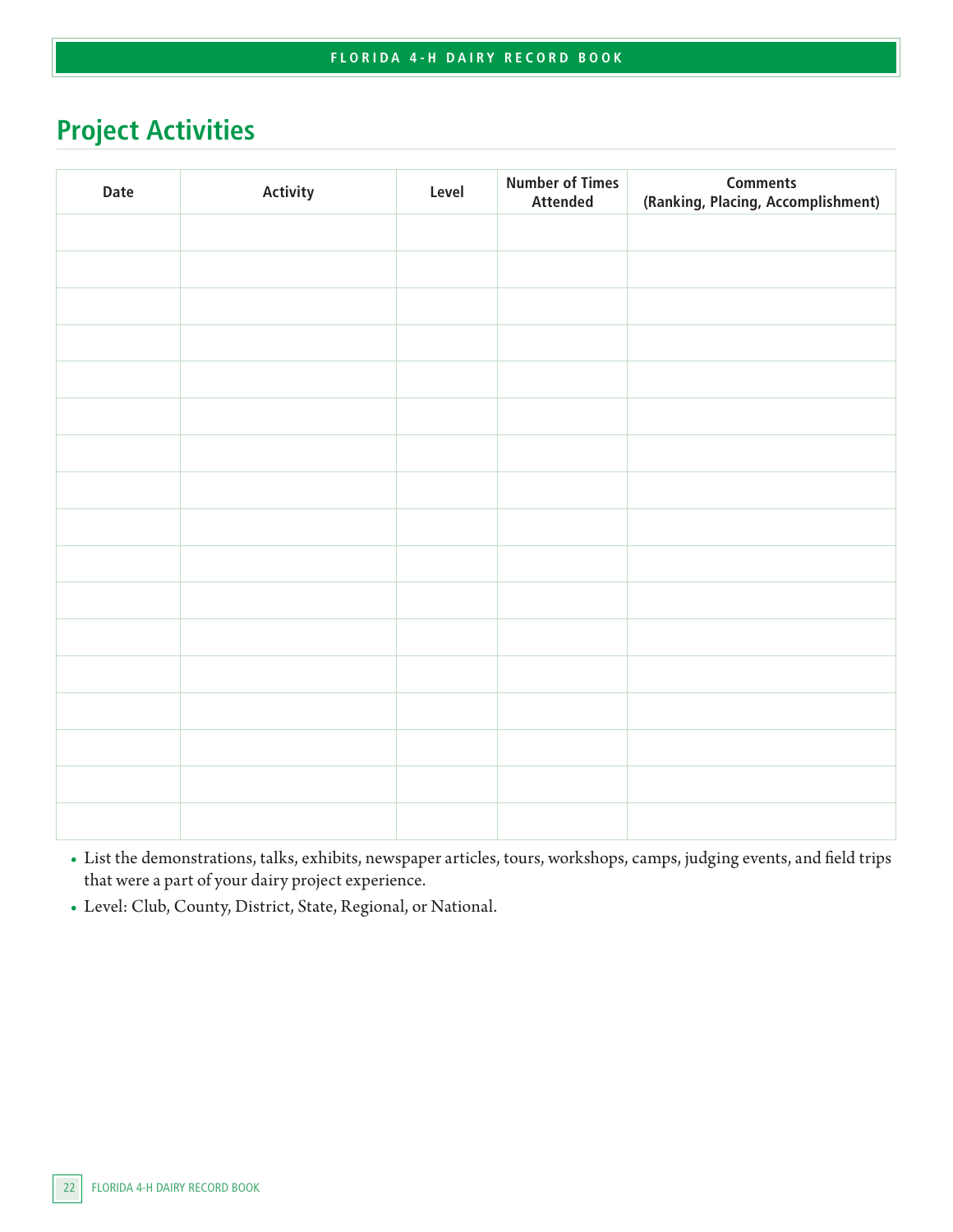# <span id="page-22-0"></span>**Citizenship and Community Service**

| Date | Activity | Level* | <b>Number of Times</b><br><b>Attended</b> | <b>Comments</b> |
|------|----------|--------|-------------------------------------------|-----------------|
|      |          |        |                                           |                 |
|      |          |        |                                           |                 |
|      |          |        |                                           |                 |
|      |          |        |                                           |                 |
|      |          |        |                                           |                 |
|      |          |        |                                           |                 |
|      |          |        |                                           |                 |
|      |          |        |                                           |                 |
|      |          |        |                                           |                 |
|      |          |        |                                           |                 |
|      |          |        |                                           |                 |
|      |          |        |                                           |                 |
|      |          |        |                                           |                 |
|      |          |        |                                           |                 |
|      |          |        |                                           |                 |

**•** List your citizenship and community service accomplishments.

**•** Level: Club, County, District, State, Regional, or National.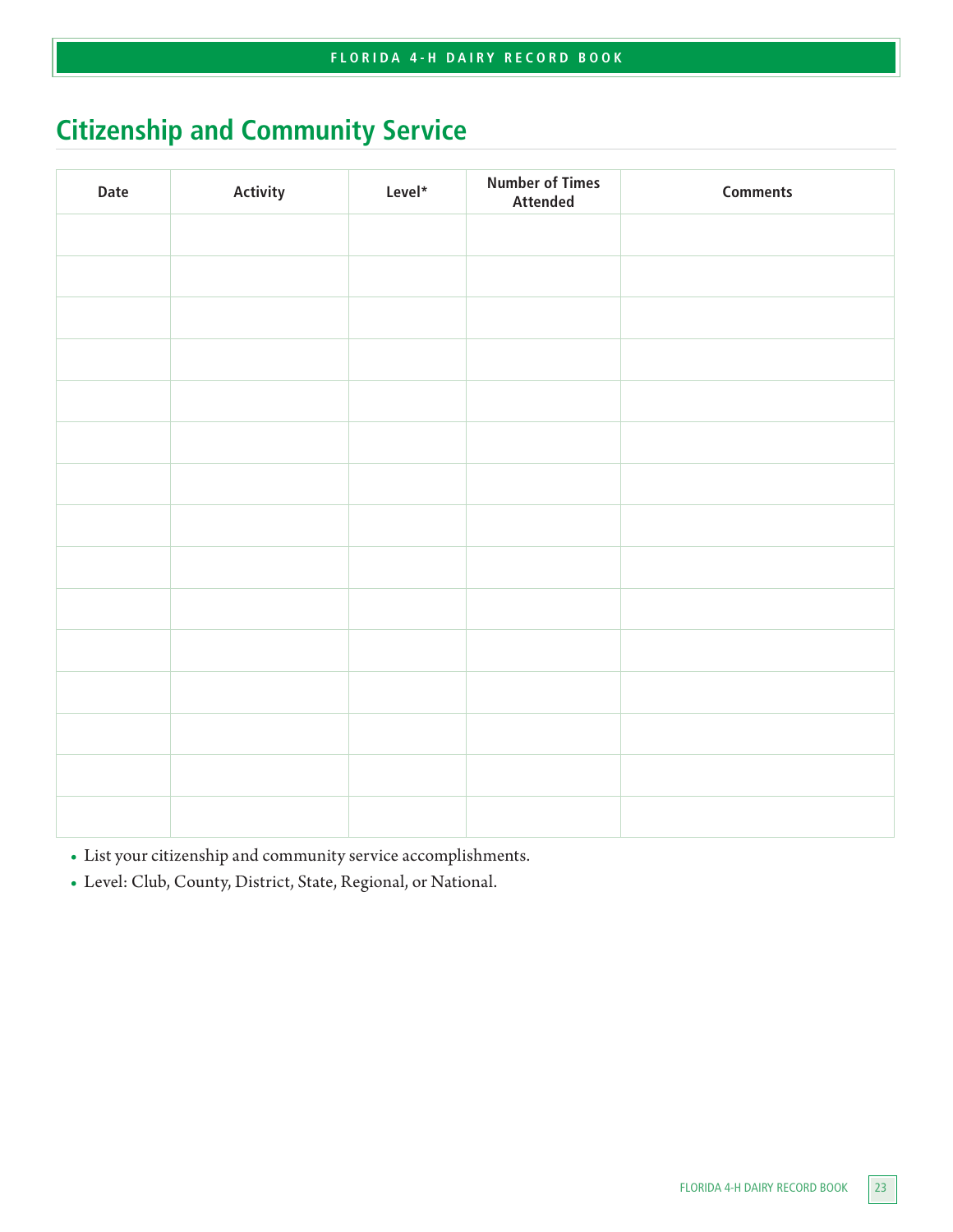# <span id="page-23-0"></span>**Leadership Accomplishments**

| Date | Responsibility | Level* | <b>Number of Times<br/>Attended</b> | <b>Comments</b> |
|------|----------------|--------|-------------------------------------|-----------------|
|      |                |        |                                     |                 |
|      |                |        |                                     |                 |
|      |                |        |                                     |                 |
|      |                |        |                                     |                 |
|      |                |        |                                     |                 |
|      |                |        |                                     |                 |
|      |                |        |                                     |                 |
|      |                |        |                                     |                 |
|      |                |        |                                     |                 |
|      |                |        |                                     |                 |
|      |                |        |                                     |                 |
|      |                |        |                                     |                 |
|      |                |        |                                     |                 |
|      |                |        |                                     |                 |
|      |                |        |                                     |                 |
|      |                |        |                                     |                 |

- **•** Enter any leadership responsibilities you had during this project (e.g., committee assignments, officer positions, leading group activities, etc.)
- **•** Level: Club, County, District, State, Regional, or National.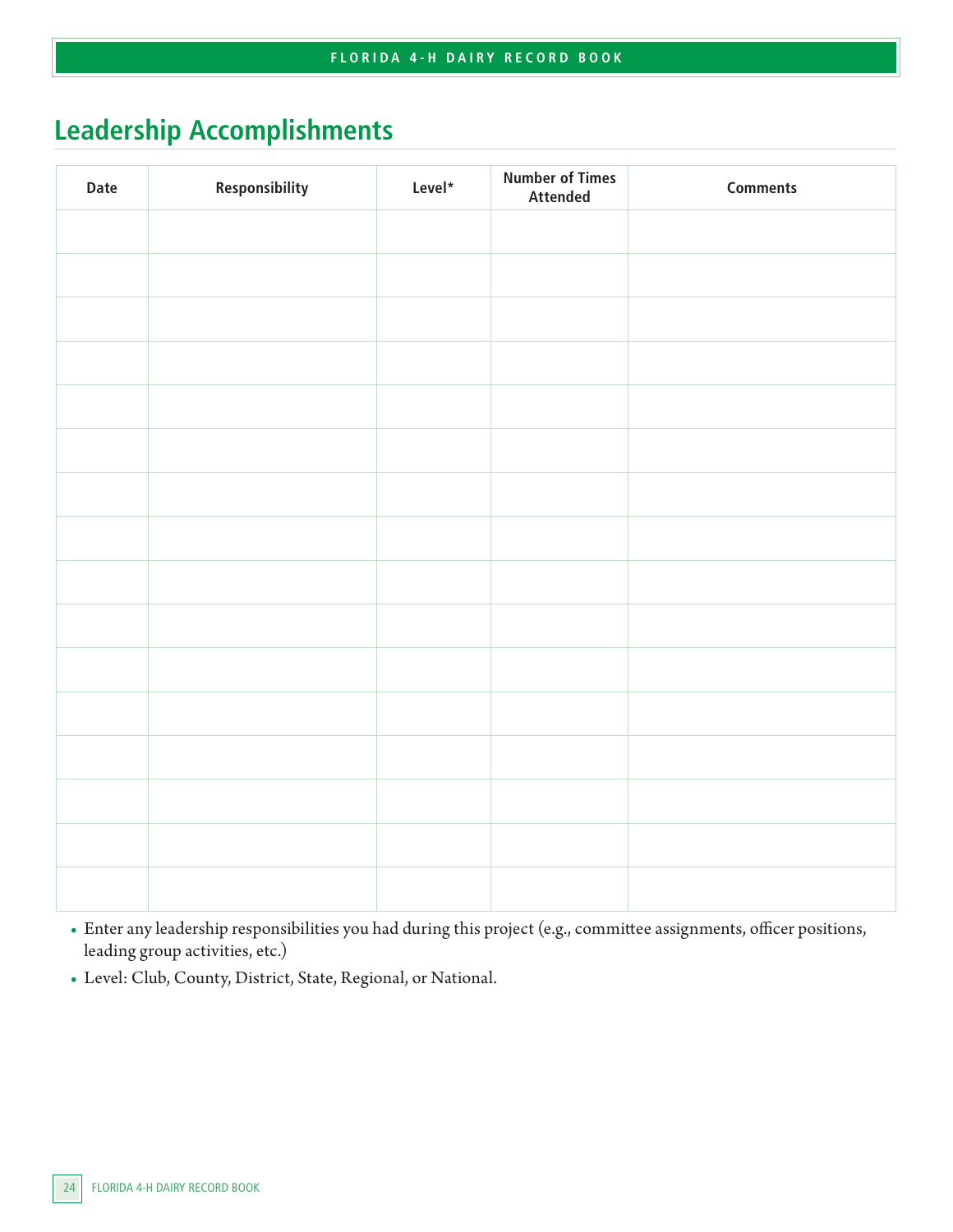### **What skills and knowledge have you gained from this project?**

**•** Be specific when listing skills and knowledge gained.

 $\overline{a}$ 

**•** For example, instead of writing "sportsmanship," write "learned types of questions judges ask during sportsmanship and researched answers."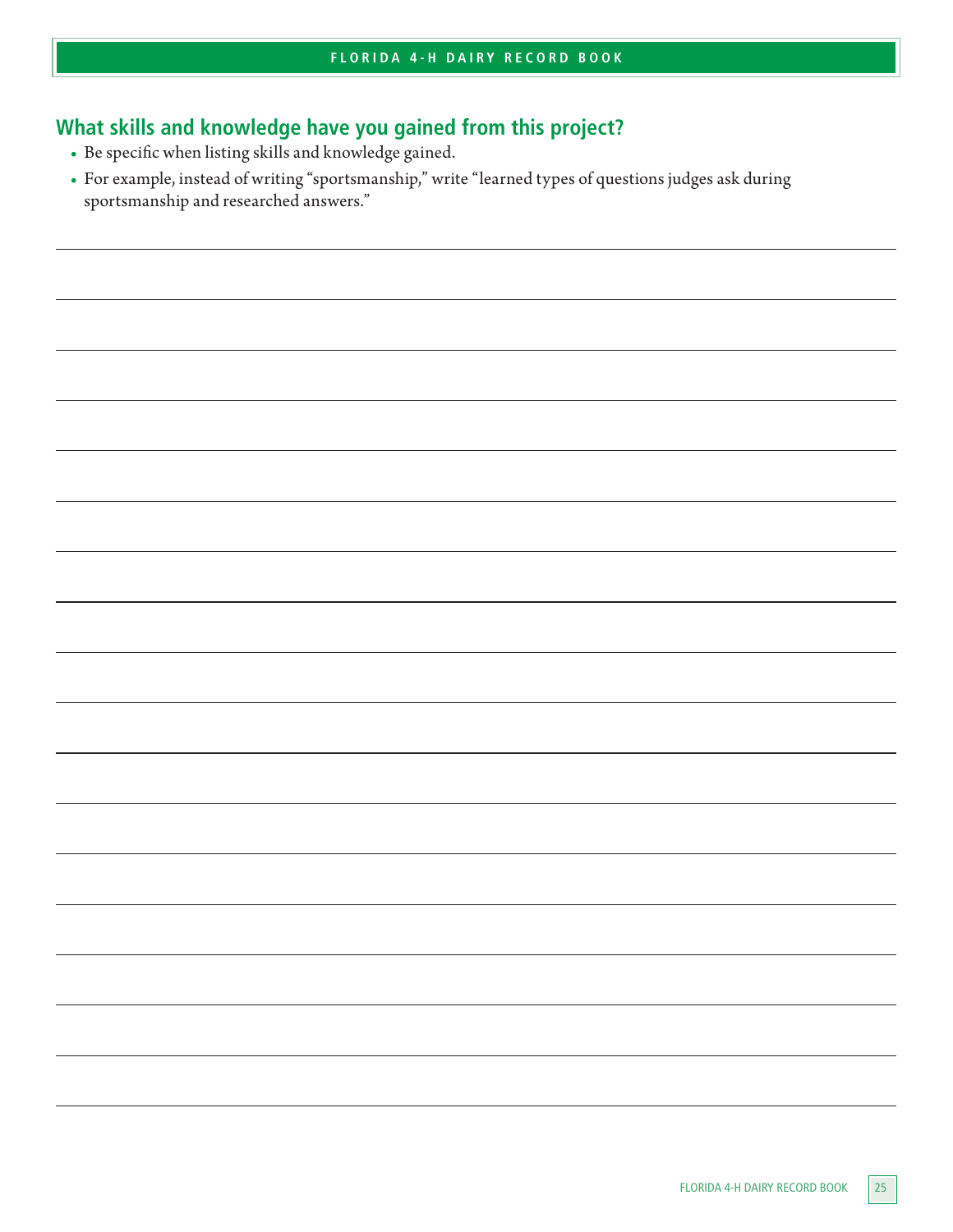## <span id="page-25-0"></span>**Project Pictures**

Pictures should show the beginning and end of your project as well as skills you learned. There should be five to eight pictures. Include a caption with each photo. The caption should tell a story and explain what you are doing and why you are doing the things shown in the photo. Pay attention to spelling and grammar.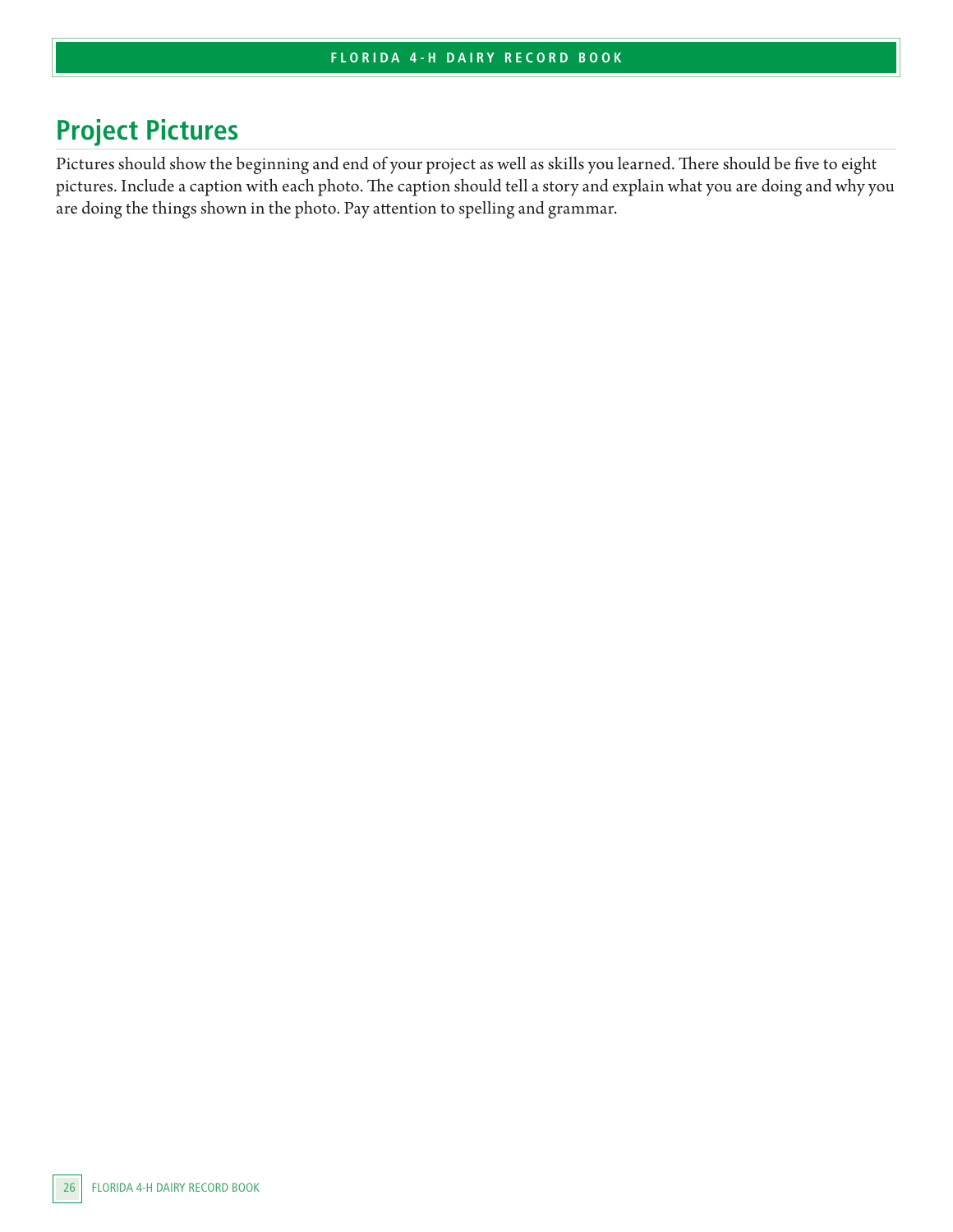**Project Pictures Cont.**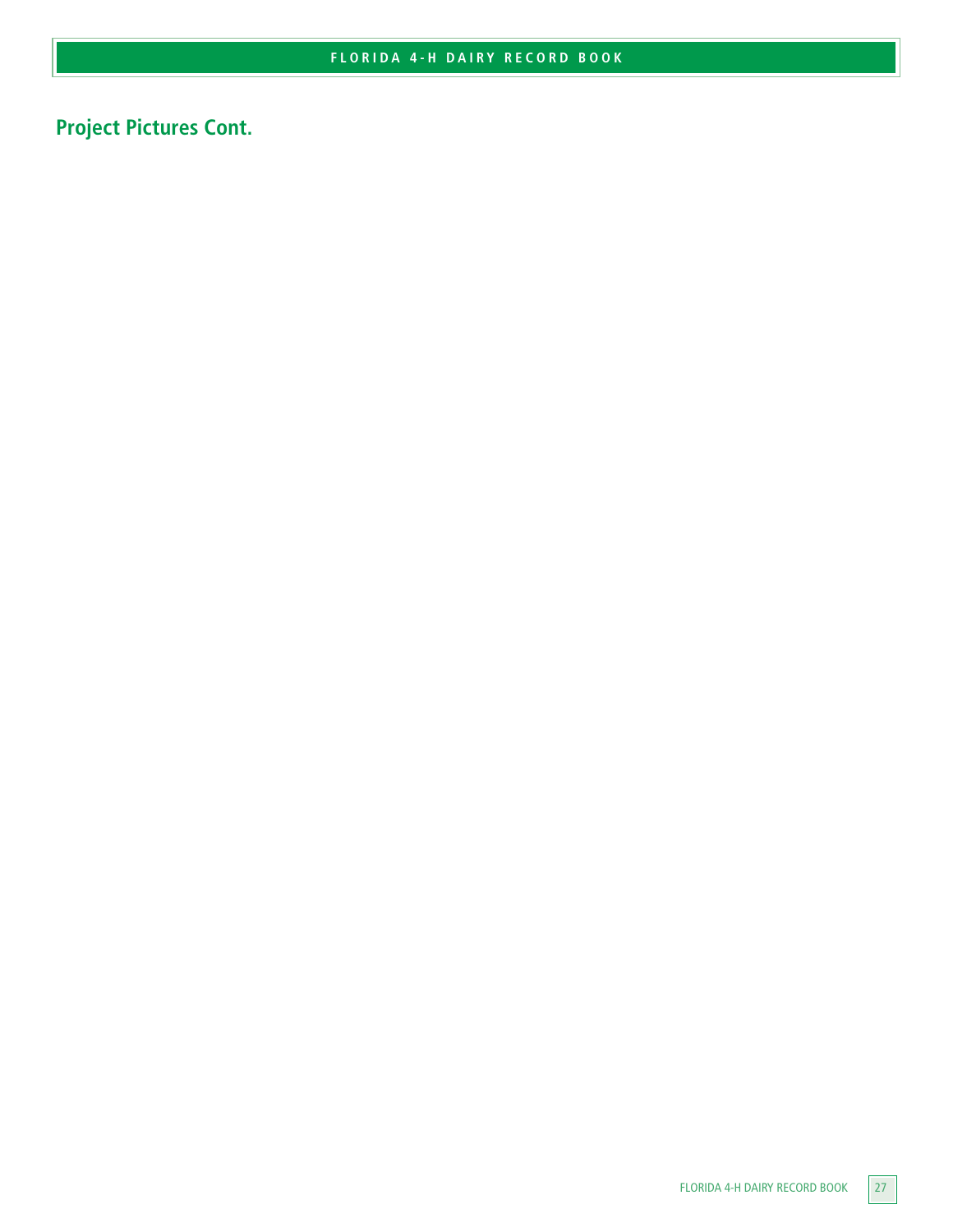### <span id="page-27-0"></span>**Project Story**

Write an essay about your dairy project experience.

Juniors write a minimum of 100 words. Intermediates write a minimum of 150 words. Seniors write a minimum of 250 words.

Ideas to help you:

 $\overline{a}$ 

- **•** What have you learned?
- **•** What safety practices have you used in your project?
- **•** How have you managed your project?
- **•** What can you do to improve your project next year?
- **•** What did you do to make the best better?
- **•** What goals did you have and how did you accomplish them?
- **•** What workshops or clinics have you attended and what did you learn?
- **•** How can the experiences you have had in this project help you in the future?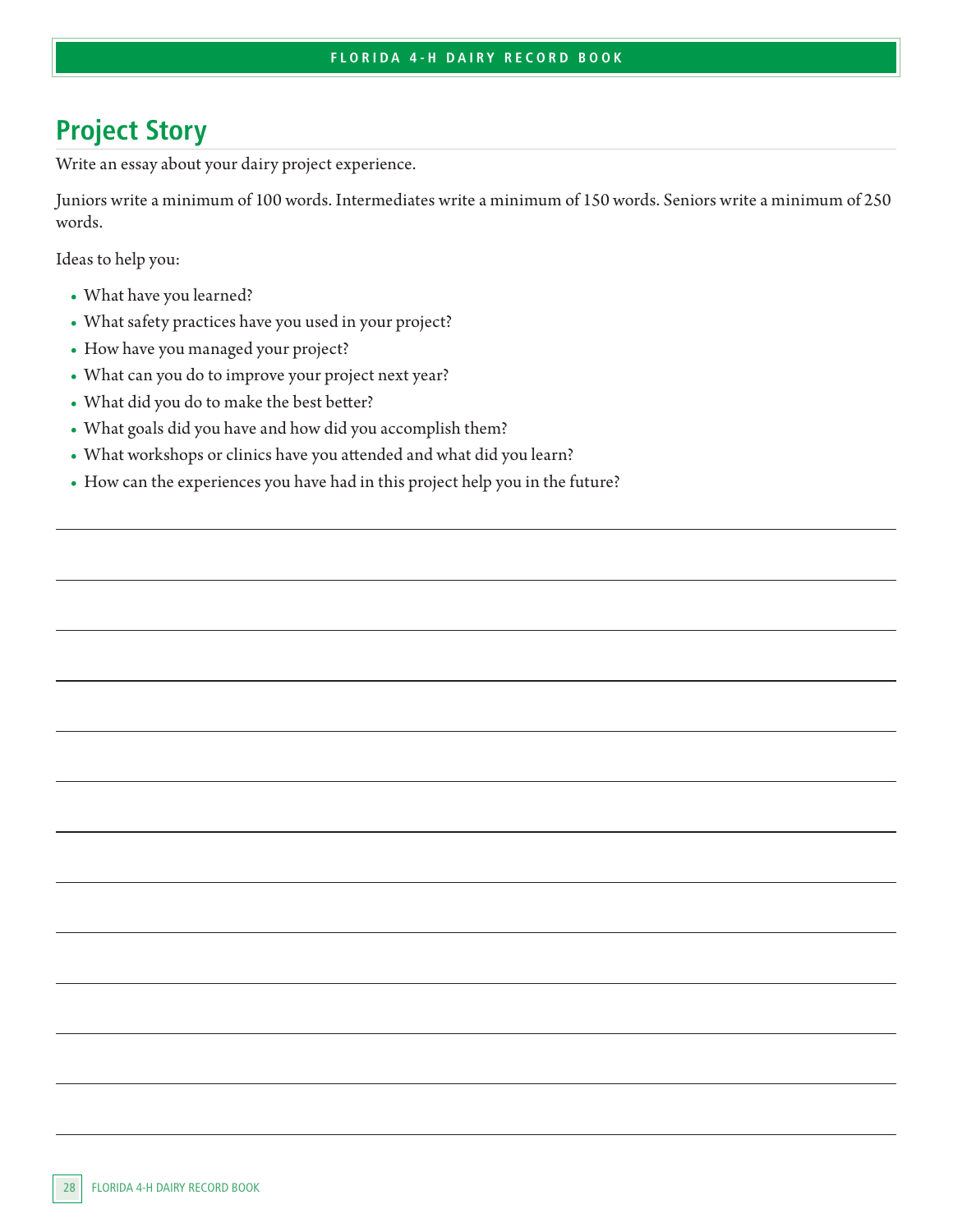| FLORIDA 4-H DAIRY RECORD BOOK |  |  |  |
|-------------------------------|--|--|--|
|-------------------------------|--|--|--|

| — |
|---|
|   |
|   |
|   |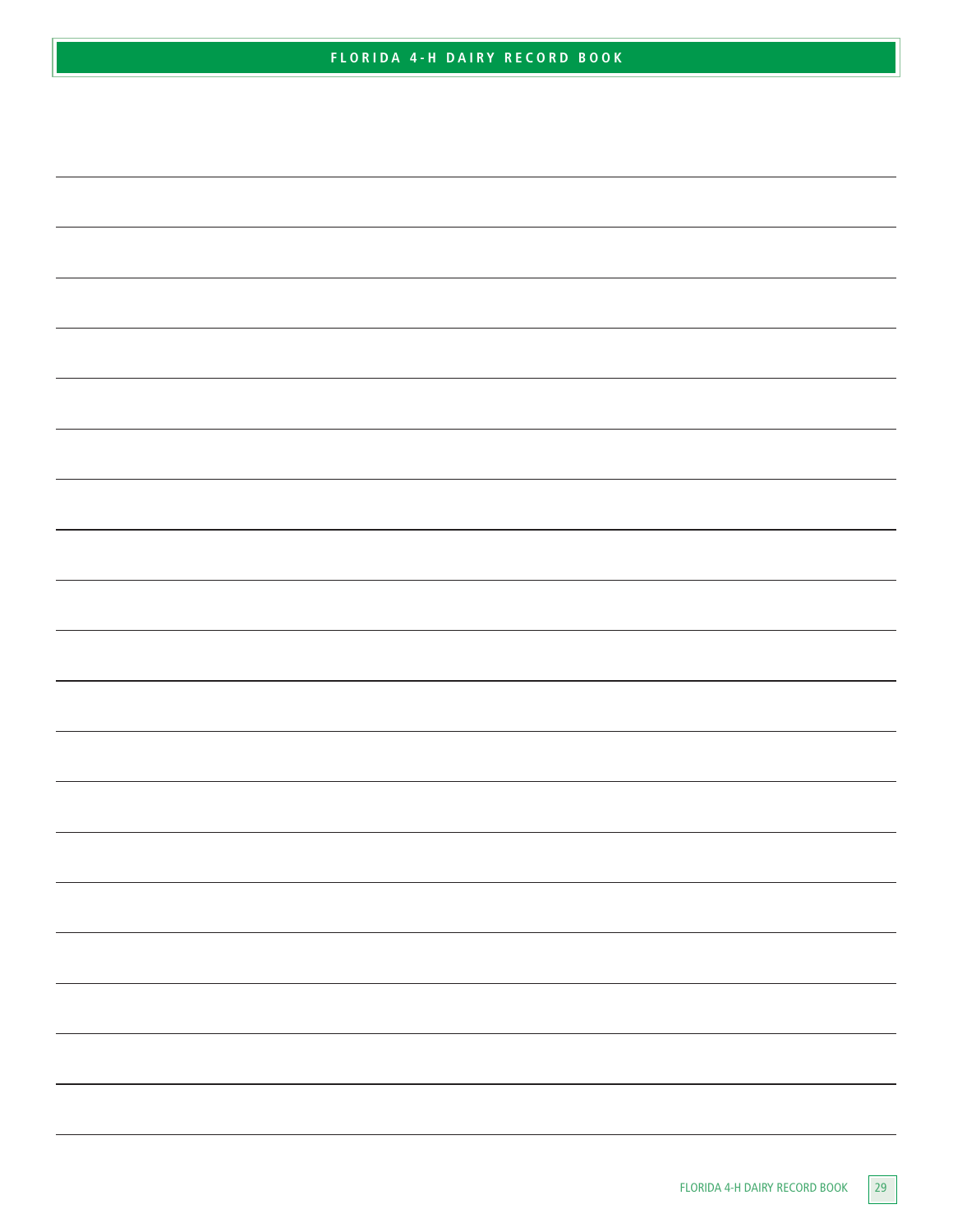## <span id="page-29-0"></span>**Appendix A: Growth Charts**

#### **Suggested Weights and Heights for Breeding Age Heifers**

| <b>Breed</b>       | <b>Body Weight</b><br>(pounds) | <b>Wither Height</b><br>(inches) | <b>Hip Height</b><br>(inches) |
|--------------------|--------------------------------|----------------------------------|-------------------------------|
| Jersey             | $525 - 575$                    | $43 - 45$                        | $45 - 47$                     |
| Ayrshire           | 700-750                        | $46 - 48$                        | $48 - 50$                     |
| Guernsey           | 700-750                        | $46 - 49$                        | $48 - 51$                     |
| Milking Shorthorn  | 750-800                        | $46 - 48$                        | $48 - 50$                     |
| Holstein           | 750-800                        | $48 - 50$                        | $50 - 52$                     |
| <b>Brown Swiss</b> | $750 - 800$                    | $48 - 51$                        | $50 - 53$                     |

Chart from "Monitoring Dairy Heifer Growth" Penn State College of Agricultural Sciences.

### **Range of Recommended Jersey Heifer Weights and Heights**

| Age<br>(months) | Weight<br>(pounds) | <b>Height</b><br>(inches) |
|-----------------|--------------------|---------------------------|
| $\mathbf 1$     | $93 - 108$         | $29 - 32$                 |
| $\overline{2}$  | $122 - 146$        | $30 - 33$                 |
| 3               | 155-177            | $32 - 34$                 |
| $\overline{4}$  | 183-217            | $34 - 36$                 |
| 5               | $233 - 278$        | $35 - 38$                 |
| 6               | 259-321            | $36 - 39$                 |
| 7               | $303 - 362$        | $38 - 40$                 |
| 8               | 335-412            | $39 - 41$                 |
| 9               | $373 - 436$        | $40 - 42$                 |
| 10              | 391-483            | $40 - 42$                 |
| 11              | 428-499            | $41 - 43$                 |
| 12              | 471-548            | $42 - 44$                 |
| 13              | 500-571            | $43 - 45$                 |
| 14              | 535-602            | $44 - 45$                 |
| 15              | $565 - 640$        | $44 - 46$                 |
| 16              | 583-661            | $45 - 46$                 |
| 17              | 609-696            | $45 - 47$                 |
| 18              | 639-753            | $45 - 47$                 |
| 19              | 651-769            | $46 - 47$                 |
| 20              | 698-813            | $46 - 48$                 |
| 21              | 719-827            | $47 - 48$                 |
| 22              | 758-860            | $47 - 49$                 |
| 23              | $760 - 878$        | $48 - 49$                 |
| 24              | $790 - 893$        | $48 - 50$                 |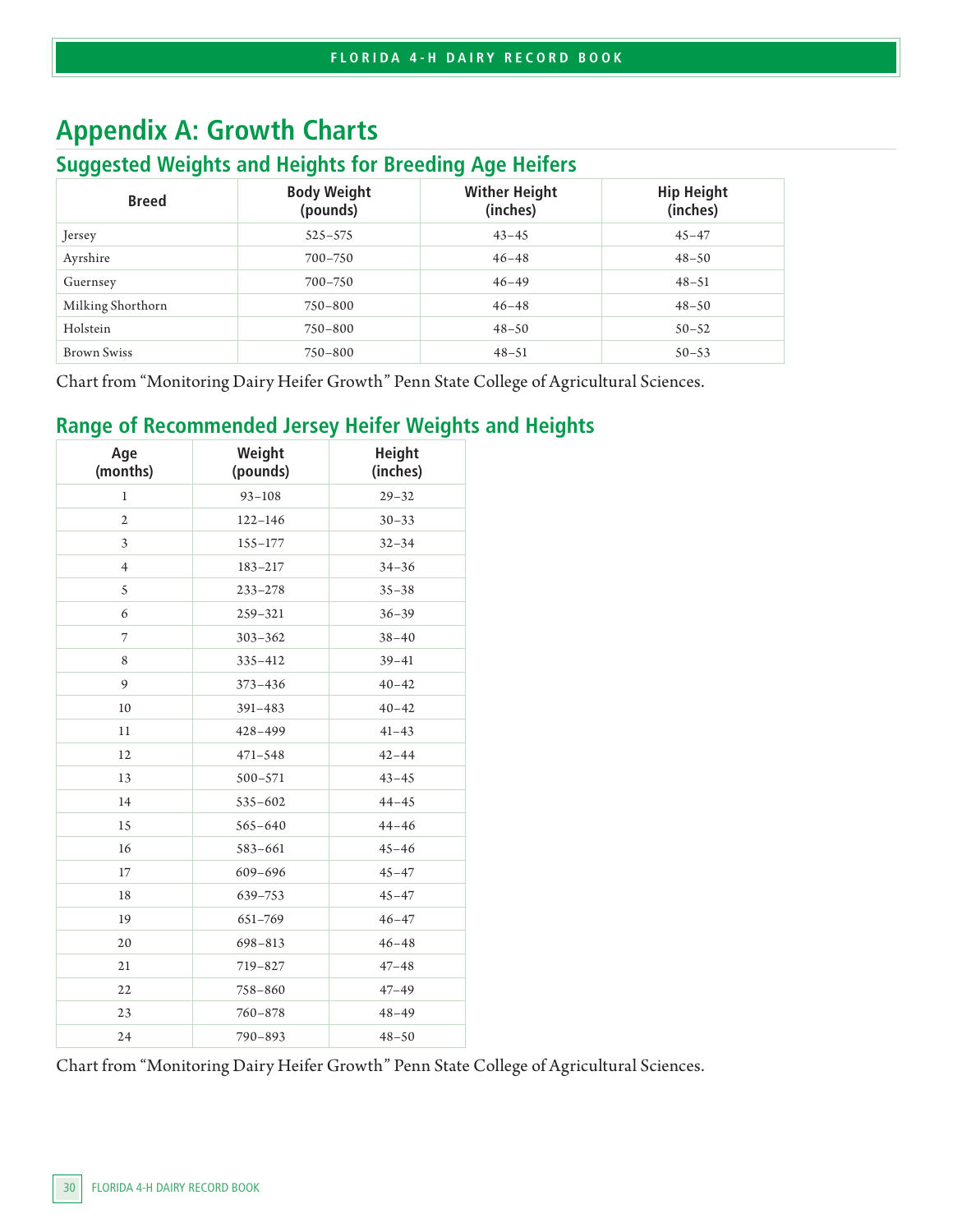#### **Range of Recommended Holstein Heifer Weights and Heights**

| Age<br>(months) | Weight<br>(pounds) | <b>Height</b><br>(inches) |
|-----------------|--------------------|---------------------------|
| $\mathbf{1}$    | $130 - 135$        | $31 - 33$                 |
| $\overline{2}$  | $177 - 189$        | $33 - 35$                 |
| 3               | $226 - 244$        | $35 - 37$                 |
| $\overline{4}$  | $275 - 299$        | $36 - 39$                 |
| 5               | $323 - 354$        | $38 - 40$                 |
| 6               | $372 - 408$        | $39 - 42$                 |
| 7               | $420 - 463$        | $41 - 43$                 |
| 8               | 469-518            | $42 - 45$                 |
| 9               | 518-572            | $43 - 46$                 |
| 10              | $566 - 627$        | $44 - 47$                 |
| 11              | $615 - 682$        | $45 - 48$                 |
| 12              | 664-737            | $46 - 49$                 |
| 13              | 712-791            | $47 - 49$                 |
| 14              | 761-846            | $47 - 50$                 |
| 15              | 858-956            | $49 - 51$                 |
| 16              | 858-956            | $49 - 51$                 |
| 17              | 931-1026           | $50 - 52$                 |
| 18              | 956-1065           | $50 - 52$                 |
| 19              | 1007-1086          | $50 - 52$                 |
| 20              | 1053-1174          | $51 - 53$                 |
| 21              | 1086-1191          | $51 - 54$                 |
| 22              | 1150-1284          | $51 - 55$                 |
| 23              | 1279-1300          | $52 - 57$                 |
| 24              | 1247-1393          | $52 - 57$                 |

Chart from "Monitoring Dairy Heifer Growth" Penn State College of Agricultural Sciences.

### **Range of Recommended Guernsey Heifer Weights and Heights**

| Age<br>(months) | Weight<br>(pounds) | <b>Height</b><br>(inches) |
|-----------------|--------------------|---------------------------|
| $\mathbf{1}$    | $122 - 143$        | $31 - 33$                 |
| $\overline{c}$  | $166 - 193$        | $33 - 35$                 |
| 3               | $203 - 233$        | $35 - 37$                 |
| $\overline{4}$  | 255-299            | $37 - 38$                 |
| 5               | 299-354            | $38 - 41$                 |
| 6               | $366 - 434$        | $40 - 42$                 |
| 7               | $384 - 448$        | $41 - 43$                 |
| 8               | $433 - 503$        | $42 - 44$                 |
| 9               | 482-568            | $43 - 47$                 |
| 10              | 511-588            | $44 - 46$                 |
| 11              | $574 - 662$        | $45 - 47$                 |
| 12              | $576 - 674$        | $46 - 48$                 |
| 13              | 643-756            | $46 - 48$                 |
| 14              | 696-803            | $47 - 49$                 |
| 15              | 740-866            | $48 - 50$                 |
| 16              | 779-899            | $49 - 51$                 |
| 17              | 830-950            | $50 - 52$                 |
| 18              | 864-1001           | $50 - 52$                 |
| 19              | 900-1015           | $51 - 52$                 |
| 20              | 914-1046           | $51 - 53$                 |
| 21              | 967-1112           | $51 - 53$                 |
| 22              | 996-1123           | $52 - 54$                 |
| 23              | 1025-1177          | $52 - 54$                 |
| 24              | 1026-1178          | $52 - 55$                 |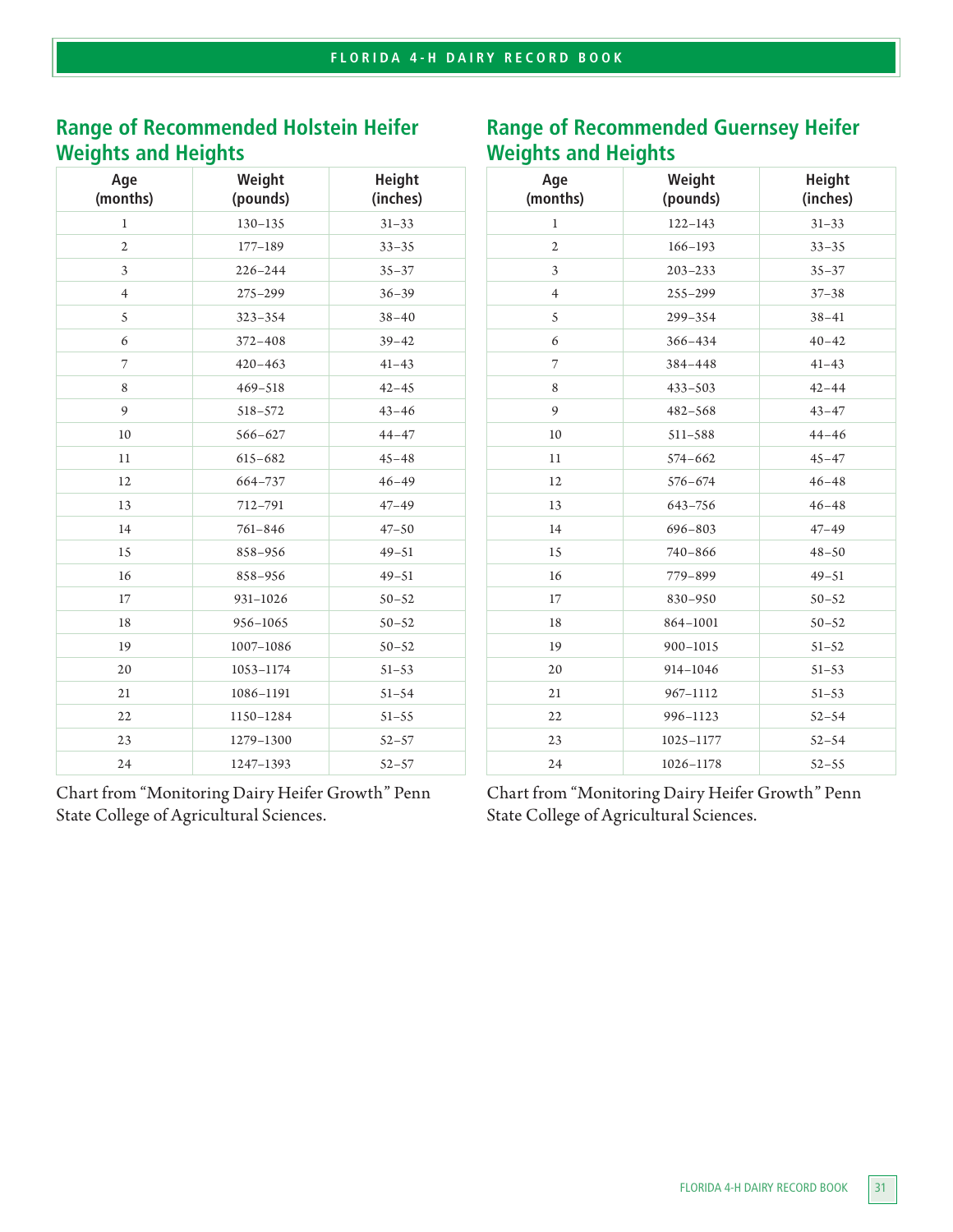#### **Range of Recommended Ayrshire Heifer Weights and Heights**

| Age<br>(months) | Weight<br>(pounds) | <b>Height</b><br>(inches) |
|-----------------|--------------------|---------------------------|
| $\mathbf 1$     | $131 - 154$        | $31 - 32$                 |
| $\overline{2}$  | 177-205            | $32 - 34$                 |
| 3               | $223 - 256$        | $34 - 36$                 |
| $\overline{4}$  | 269-307            | $36 - 38$                 |
| 5               | $315 - 357$        | $37 - 39$                 |
| 6               | $360 - 407$        | $39 - 41$                 |
| 7               | $405 - 457$        | $40 - 42$                 |
| 8               | 450-506            | $41 - 43$                 |
| 9               | 494-554            | $42 - 44$                 |
| 10              | 538-602            | $43 - 45$                 |
| 11              | 581-650            | $44 - 46$                 |
| 12              | 624-697            | $45 - 47$                 |
| 13              | 666-743            | $46 - 48$                 |
| 14              | 707-789            | $46 - 48$                 |
| 15              | $748 - 834$        | $47 - 49$                 |
| 16              | 787-878            | $48 - 49$                 |
| 17              | 826-922            | $48 - 50$                 |
| 18              | 864-965            | $48 - 50$                 |
| 19              | 901-1007           | $49 - 50$                 |
| 20              | 937-1049           | $49 - 51$                 |
| 21              | 972-1089           | $49 - 51$                 |
| 22              | 1006-1129          | $50 - 52$                 |
| 23              | 1039-1168          | $50 - 52$                 |
| 24              | 1070-1206          | $50 - 52$                 |
| 25              | 1101-1244          | $51 - 53$                 |

Chart from "Monitoring Dairy Heifer Growth" Penn State College of Agricultural Sciences.

#### **Range of Recommended Brown Swiss Heifer Weights and Heights**

| Age<br>(months) | Weight<br>(pounds) | <b>Height</b><br>(inches) |
|-----------------|--------------------|---------------------------|
| $\mathbf{1}$    | 134-163            | $32 - 34$                 |
| $\overline{2}$  | 187-223            | $34 - 36$                 |
| 3               | $240 - 283$        | $36 - 38$                 |
| $\overline{4}$  | $293 - 343$        | $37 - 40$                 |
| 5               | 345-403            | $39 - 42$                 |
| 6               | 396-462            | $40 - 44$                 |
| $\overline{7}$  | 447-521            | $42 - 45$                 |
| 8               | 498-580            | $43 - 46$                 |
| 9               | 548-637            | $44 - 48$                 |
| 10              | 597-694            | $45 - 49$                 |
| 11              | 645-750            | $46 - 50$                 |
| 12              | 693-805            | $47 - 51$                 |
| 13              | 739-859            | $48 - 52$                 |
| 14              | 785-912            | $49 - 52$                 |
| 15              | 829-963            | $49 - 53$                 |
| 16              | 872-1013           | $50 - 54$                 |
| 17              | 914-1061           | $50 - 54$                 |
| 18              | 955-1107           | $51 - 55$                 |
| 19              | 994-1152           | $51 - 55$                 |
| 20              | 1032-1194          | $52 - 56$                 |
| 21              | 1068-1235          | $52 - 56$                 |
| 22              | 1103-1273          | $52 - 56$                 |
| 23              | 1136-1309          | $53 - 57$                 |
| 24              | 1167-1343          | $53 - 57$                 |
| 25              | 1197-1374          | $53 - 57$                 |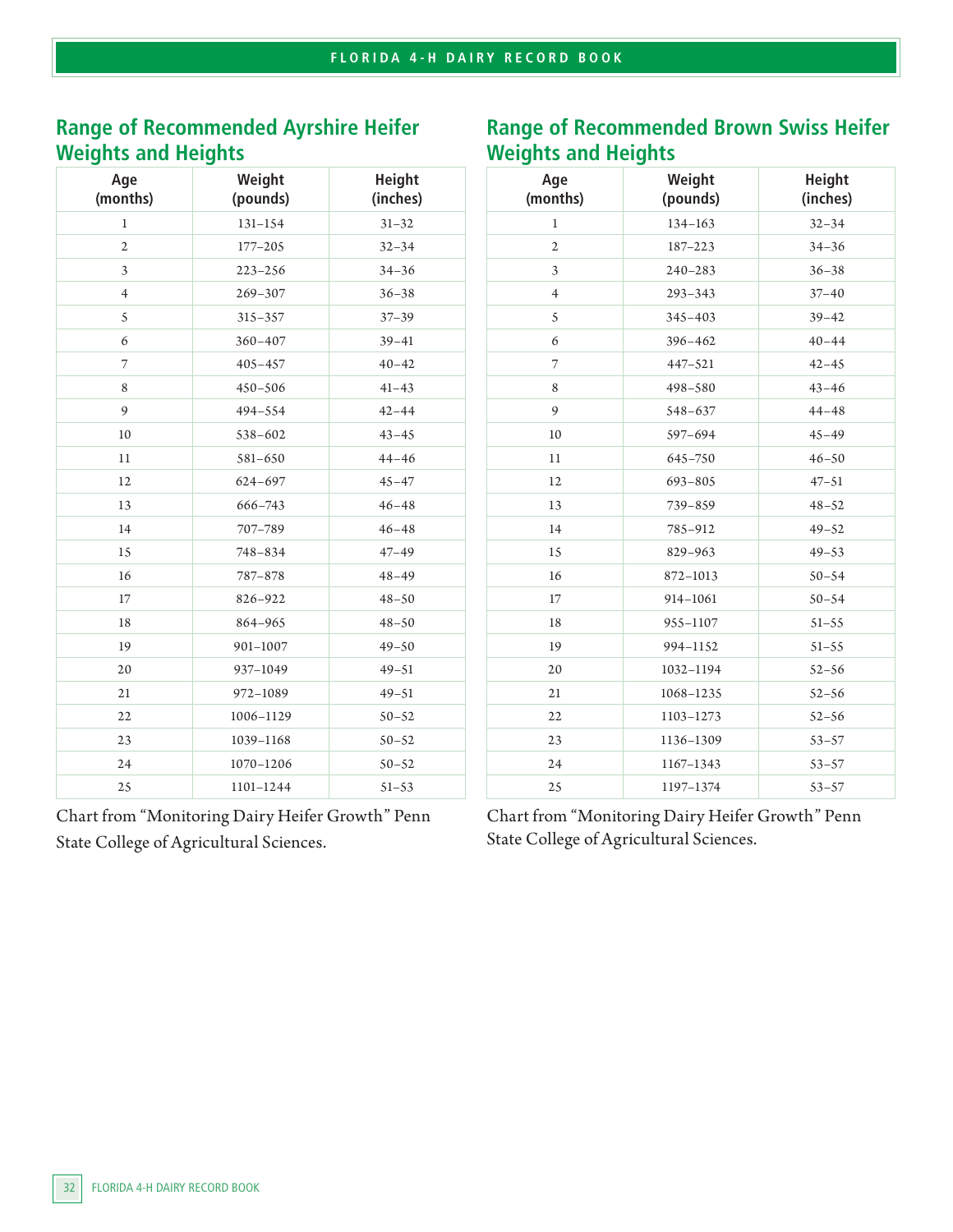#### **Range of Recommended Milking Shorthorn Heifer Weights and Heights**

| Age<br>(months) | Weight<br>(pounds) | <b>Height</b><br>(inches) |
|-----------------|--------------------|---------------------------|
| $\mathbf 1$     | $128 - 160$        | $31 - 32$                 |
| $\mathfrak{2}$  | $175 - 210$        | $33 - 34$                 |
| 3               | $223 - 262$        | $34 - 36$                 |
| $\overline{4}$  | $272 - 315$        | $36 - 38$                 |
| 5               | $320 - 370$        | $37 - 39$                 |
| 6               | 369-425            | $37 - 41$                 |
| 7               | $418 - 482$        | $40 - 42$                 |
| 8               | 467-539            | $41 - 43$                 |
| 9               | 515-596            | $42 - 44$                 |
| 10              | 564-653            | $43 - 45$                 |
| 11              | 611-709            | $44 - 46$                 |
| 12              | 658-765            | $45 - 47$                 |
| 13              | $705 - 820$        | $46 - 47$                 |
| 14              | $750 - 874$        | $46 - 48$                 |
| 15              | 794-926            | $47 - 49$                 |
| 16              | 838-977            | $47 - 49$                 |
| 17              | 880-1025           | $48 - 50$                 |
| 18              | 920-1071           | $48 - 50$                 |
| 19              | 959-1115           | $49 - 50$                 |
| 20              | 997-1155           | $49 - 51$                 |
| 21              | 1033-1192          | $49 - 51$                 |
| 22              | 1066-1226          | $50 - 51$                 |
| 23              | 1098-1256          | $50 - 52$                 |
| 24              | 1128-1281          | $50 - 52$                 |
| 25              | 1155-1303          | $51 - 52$                 |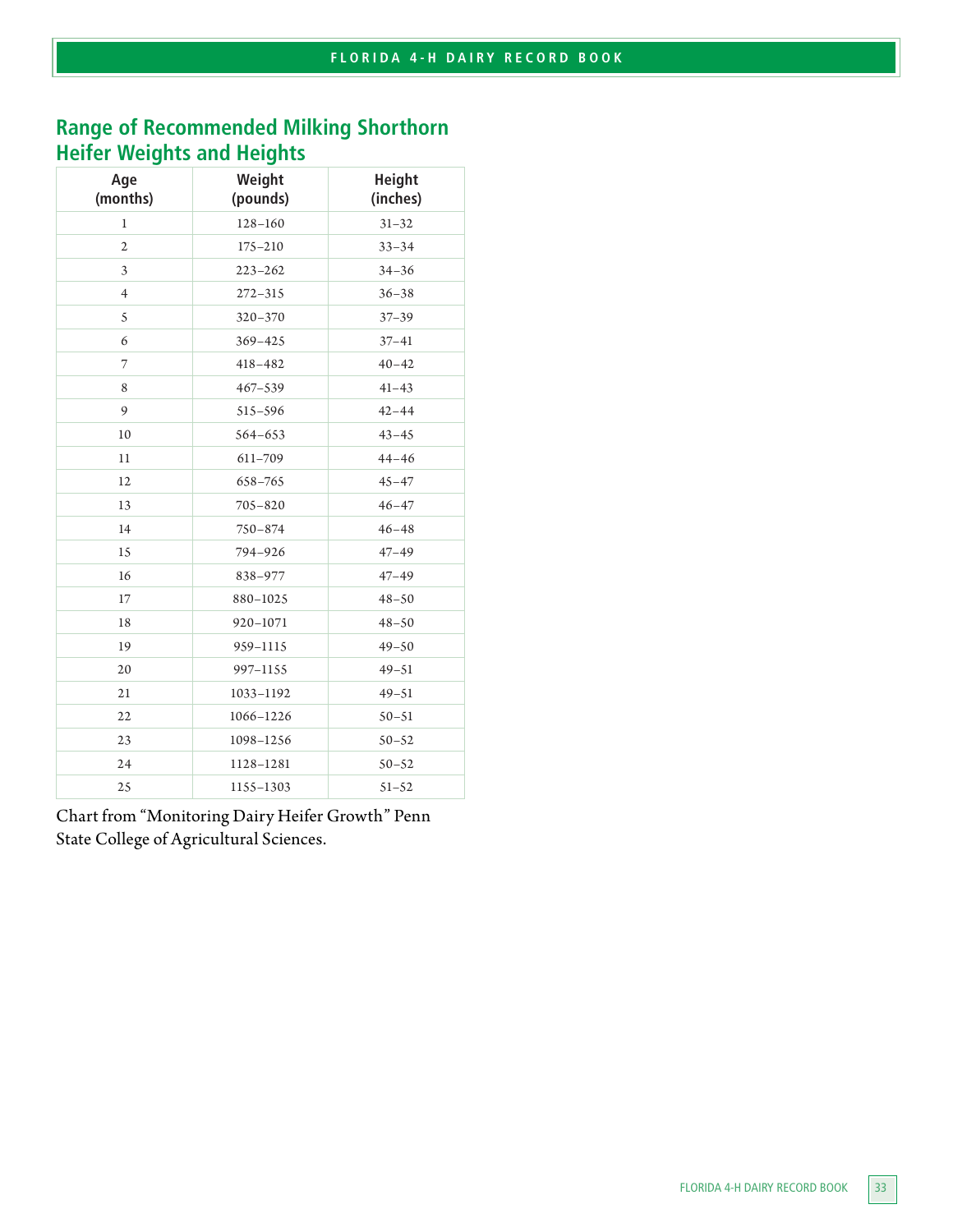## <span id="page-33-0"></span>**Appendix B: Feed Records**

Use the following information to help you complete your Feed Records page.

POUNDS OF FEED: This value represents the pounds of feed consumed by one animal on the date the feed was weighed, multiplied by the number of days in the month.

*Example*: 5 pounds of concentrate mix were weighed and consumed on March 5.

5 pounds x 31 days = 155 pounds of concentrate consumed in March

VALUE OF FEED: This figure represents the average total value of pounds of feed consumed per animal per month.

*Example*: If the feed cost \$14.00/50 pounds, and you fed 155 pounds, you would calculate the value of the feed as follows.

 $($14.00 \times 155 \text{ lbs.})$ /50 lbs. = \$43.40

OR

 $($14.00/50$  lbs.) =  $$0.28/lb. \times 155$  lbs. = \$43.40

DATE FEED WEIGHED: Select a day each month to weigh the pounds of the different types of feed consumed by your animal(s) and record this date in the appropriate column.

YEAR'S TOTAL FEED EXPENSE: This figure represents the sum of the columns of pounds of feed consumed per month and the value of the feed consumed per month.

PRICE USED PER POUND OF FEED: This figure should represent the price per pound of feed used when calculating the value of each feed ingredient.

*Example*: If feed costs \$14.00/50 lbs., the cost is \$0.28/lb.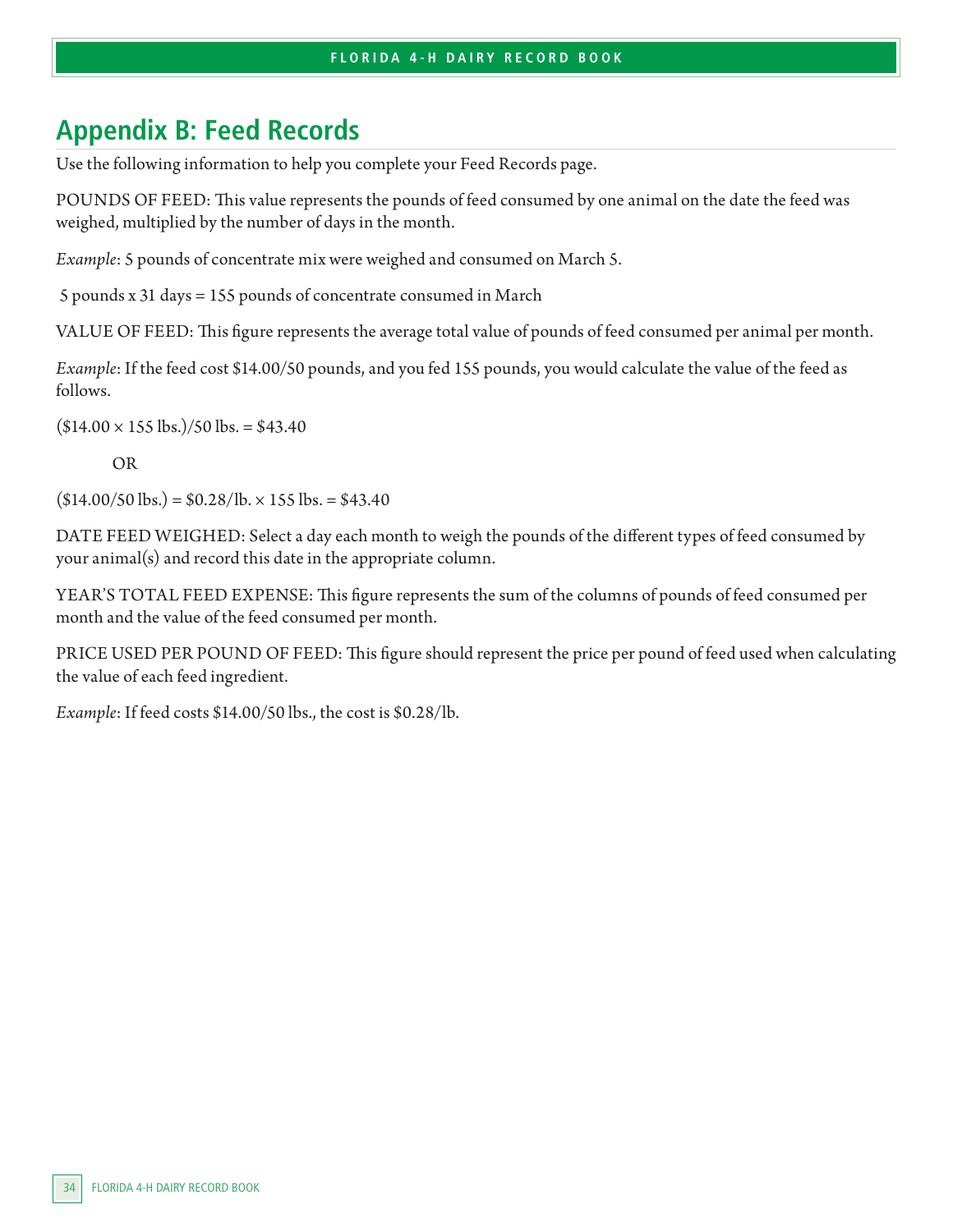### <span id="page-34-0"></span>**Appendix C: Depreciation**

Depreciation is the annual reduction in value of an item due to use, wear, age, or a combination of these factors. For an item to be depreciable, it must be owned, have a useful life greater than one year, have a finite and determinable life, and have productive use in the business. In agriculture, examples of depreciable items are buildings, vehicles, machinery, equipment, fences, other land improvements, and breeding livestock. Items that are not depreciable are real estate, market livestock, crop inventories, and supplies.

Calculating depreciation is a simple process; however, it becomes complicated because items depreciate at different rates depending on use, condition, and other factors.

#### **For Juniors**

When calculating depreciation, you will use a 10% per year depreciation of the original purchase cost for the items you will still have at the end of the project. This includes items you had at the beginning of the project as well as items purchased during the current calendar year.

*Example*: If you purchased a grooming chute for \$800.00, the value of that chute would be 10% less at the end of the year.

 $$800.00 \times 0.1 = $80.00$ 

The beginning value is \$800.00 and the ending value is \$720.00.

 $$800.00 - $80.00 = $720.00$ 

For each year you own this grooming chute, it will depreciate by \$80.00.

#### **For Intermediates and Seniors**

There are three common methods of depreciation: straight line, declining balance, and sum-of-year's digits. For your record book purposes, you will use straight line depreciation. This method gives you a constant depreciation value for each year. The formula is:

(Original Cost - Salvage Value)/Useful Life

#### **Some terms to know:**

*Original Cost*: The price paid for the item.

*Salvage Value*: Expected market value of the item at the end of 5 years.

*Useful Life*: Number of years the item is expected to be used.

#### **What is an item's useful life?**

5 years: Vehicles, purchased breeding cattle, computers

7 years: Most farm machinery and equipment, fences

10 years: Single-purpose structures

20 years: General purpose buildings